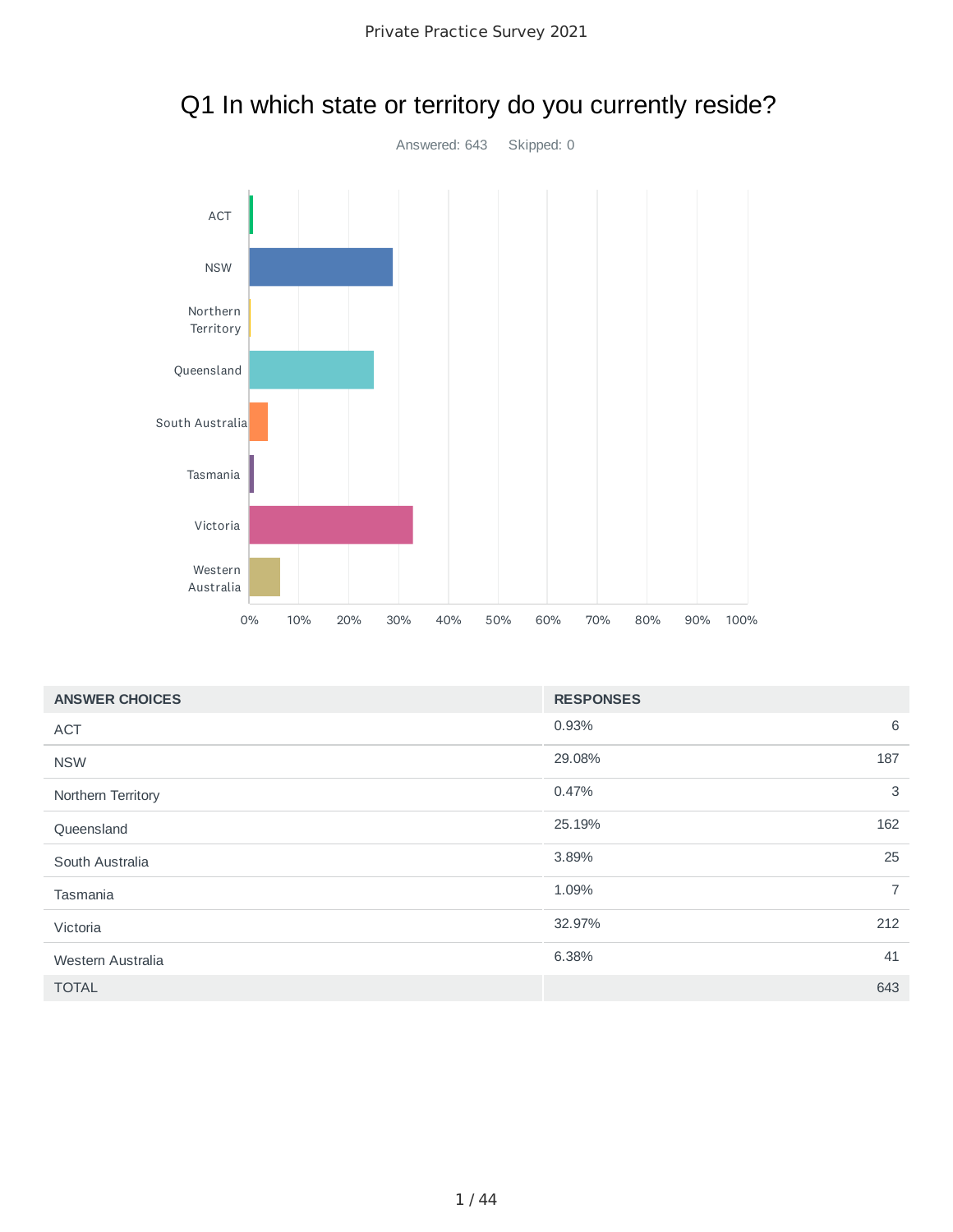

| <b>ANSWER CHOICES</b> | <b>RESPONSES</b> |     |
|-----------------------|------------------|-----|
| City                  | 61.12%           | 393 |
| Regional              | 35.93%           | 231 |
| Remote                | 2.49%            | 16  |
| Very Remote           | 0.47%            | 3   |
| <b>TOTAL</b>          |                  | 643 |

### Q2 Which best describes your current practice location?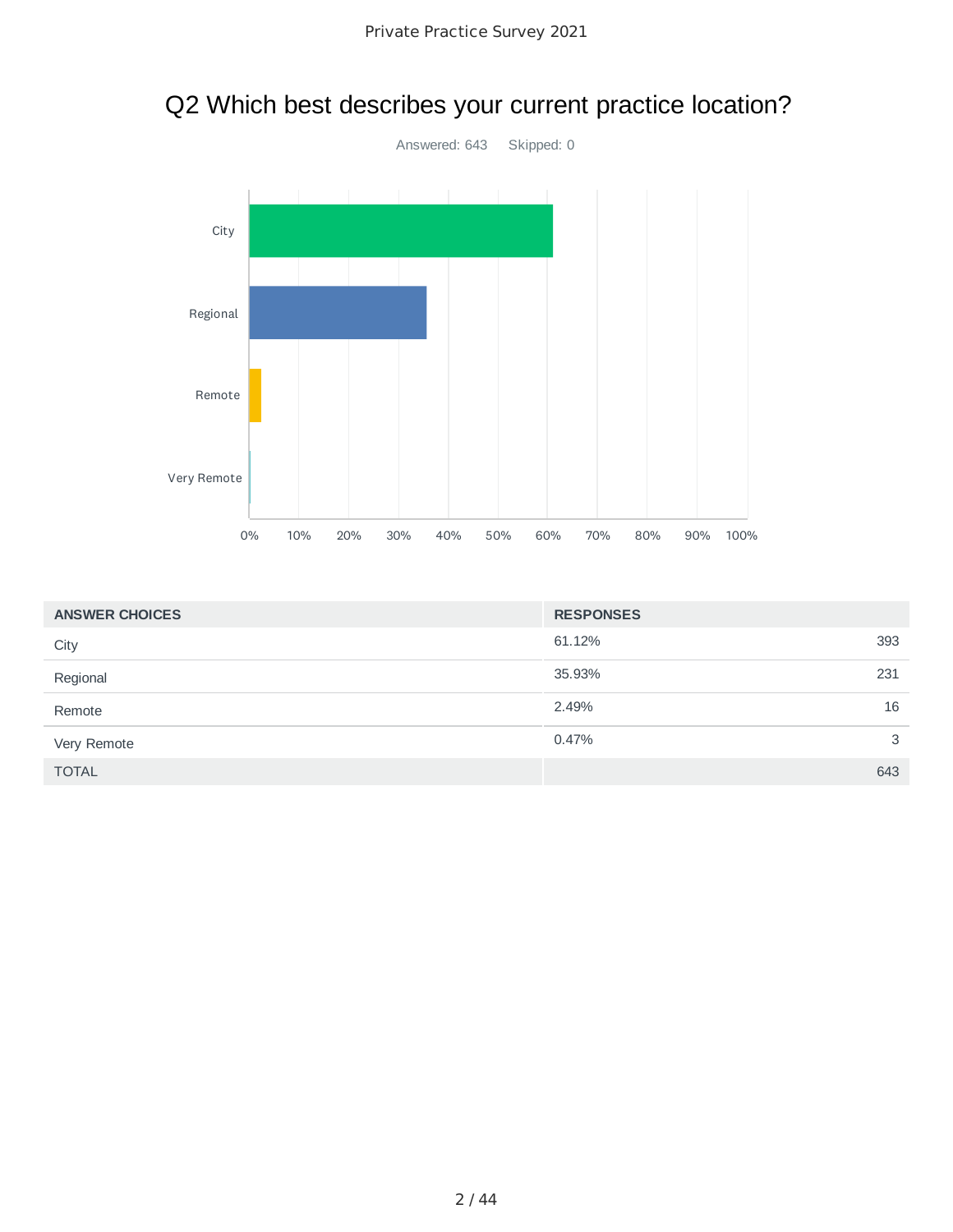

| <b>ANSWER CHOICES</b> | <b>RESPONSES</b> |              |
|-----------------------|------------------|--------------|
| Under 18              | 0.16%            | $\mathbf{1}$ |
| 18-24                 | 0.00%            | $\mathbf 0$  |
| 25-34                 | 8.26%            | 53           |
| 35-44                 | 17.76%           | 114          |
| 45-54                 | 28.35%           | 182          |
| 55-64                 | 27.41%           | 176          |
| $65+$                 | 18.07%           | 116          |
| <b>TOTAL</b>          |                  | 642          |

### Q3 What age group are you in?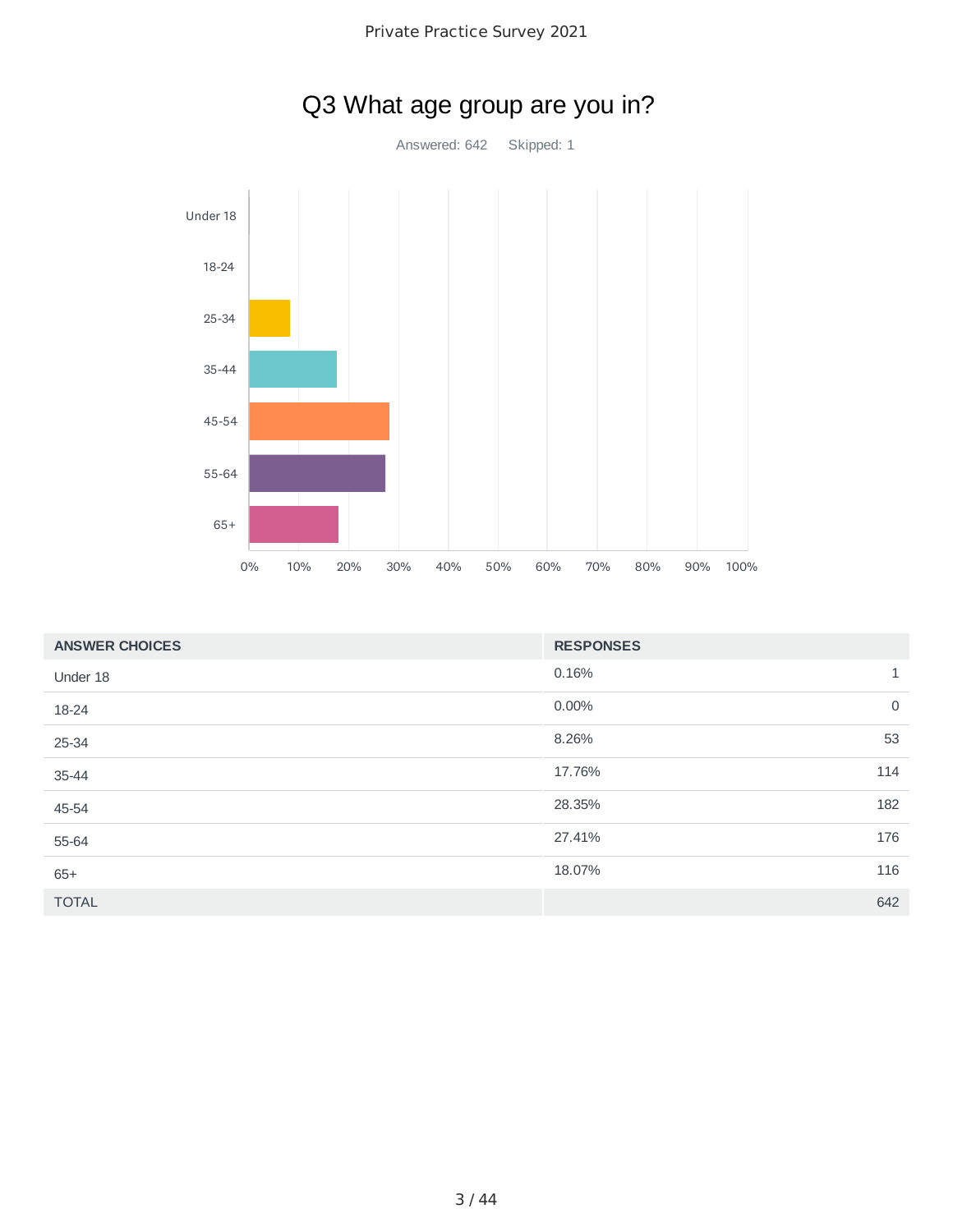## Q4 What is your gender?

Answered: 643 Skipped: 0



| <b>ANSWER CHOICES</b> | <b>RESPONSES</b> |              |
|-----------------------|------------------|--------------|
| Female                | 77.14%           | 496          |
| Male                  | 22.55%           | 145          |
| Non-binary            | 0.16%            | 1            |
| Transgender           | $0.00\%$         | $\mathbf 0$  |
| Other                 | $0.00\%$         | $\mathbf 0$  |
| Prefer not to say     | 0.16%            | $\mathbf{1}$ |
| <b>TOTAL</b>          |                  | 643          |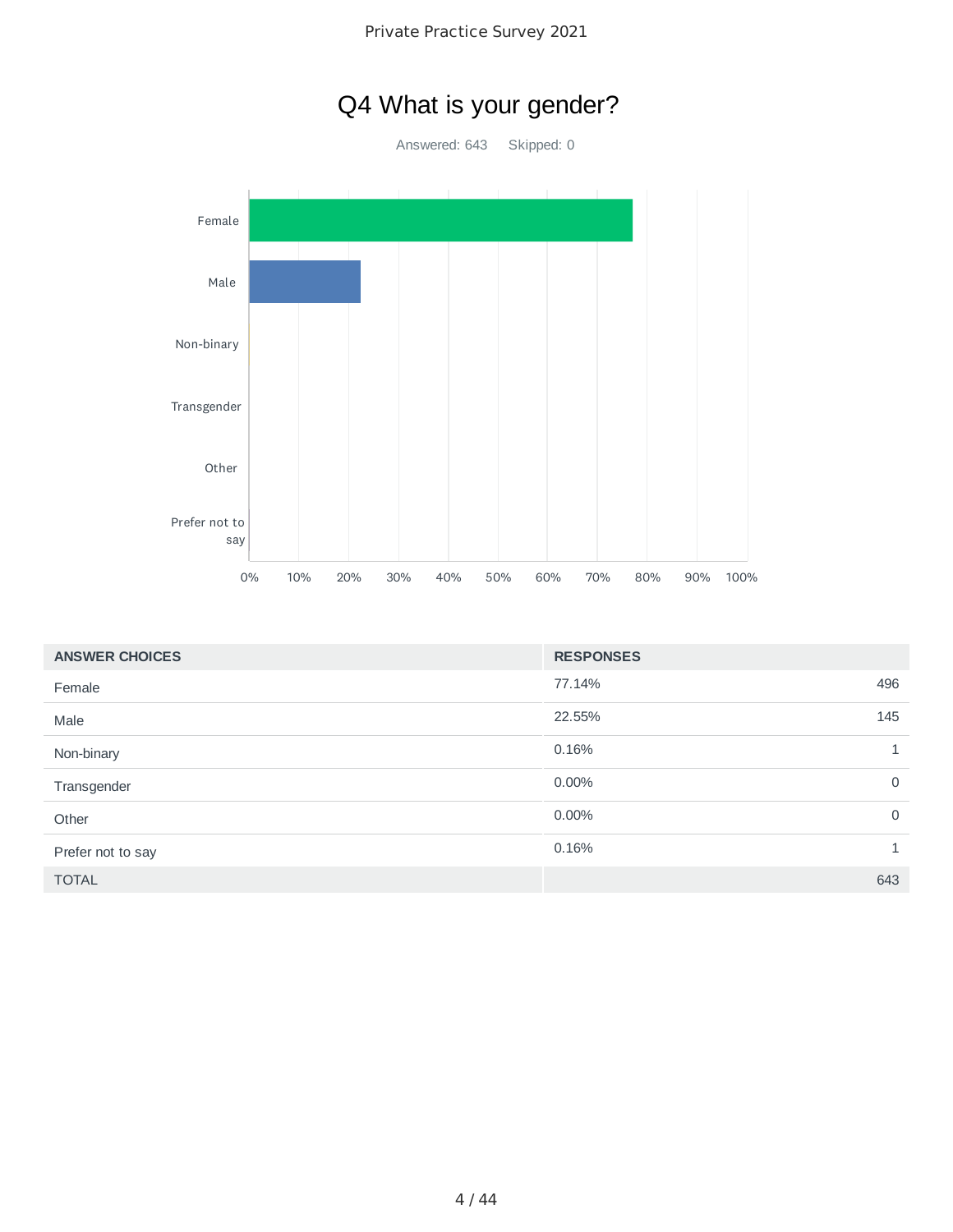

Q5 What type of Ahpra registration do you hold?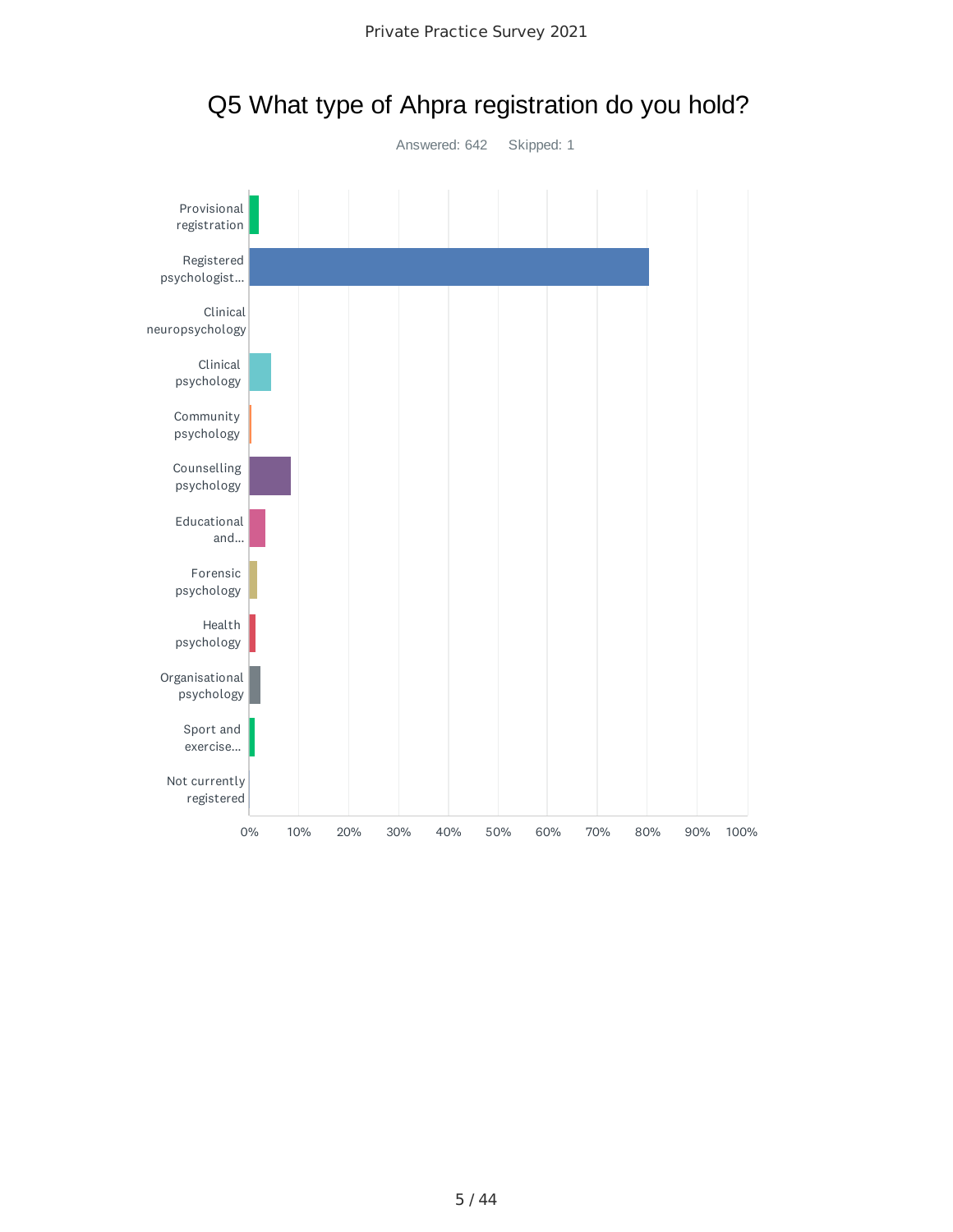#### Private Practice Survey 2021

| <b>ANSWER CHOICES</b>                          | <b>RESPONSES</b> |                |
|------------------------------------------------|------------------|----------------|
| Provisional registration                       | 2.18%            | 14             |
| Registered psychologist - general registration | 80.37%           | 516            |
| Clinical neuropsychology                       | 0.00%            | 0              |
| Clinical psychology                            | 4.52%            | 29             |
| Community psychology                           | 0.62%            | $\overline{4}$ |
| Counselling psychology                         | 8.57%            | 55             |
| Educational and developmental psychology       | 3.43%            | 22             |
| Forensic psychology                            | 1.71%            | 11             |
| Health psychology                              | 1.56%            | 10             |
| Organisational psychology                      | 2.34%            | 15             |
| Sport and exercise psychology                  | 1.25%            | 8              |
| Not currently registered                       | 0.31%            | 2              |
| Total Respondents: 642                         |                  |                |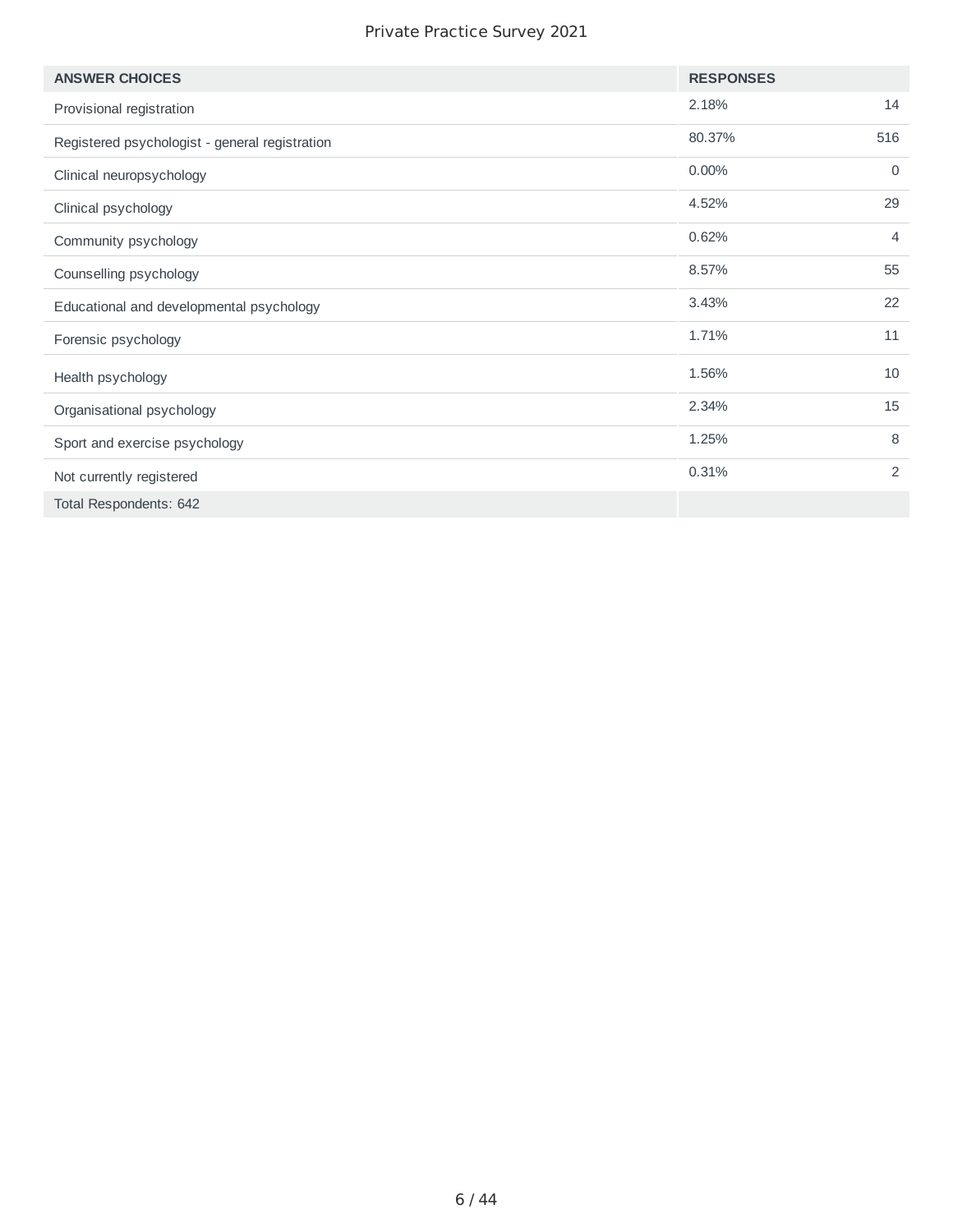

| <b>ANSWER CHOICES</b> | <b>RESPONSES</b> |     |
|-----------------------|------------------|-----|
| Less than 12 months   | 5.45%            | 35  |
| 1-2 years             | 6.39%            | 41  |
| 2-5 years             | 15.42%           | 99  |
| 5-10 years            | 18.22%           | 117 |
| $10+$ years           | 54.52%           | 350 |
| <b>TOTAL</b>          |                  | 642 |

## Q6 How long have you been in private practice?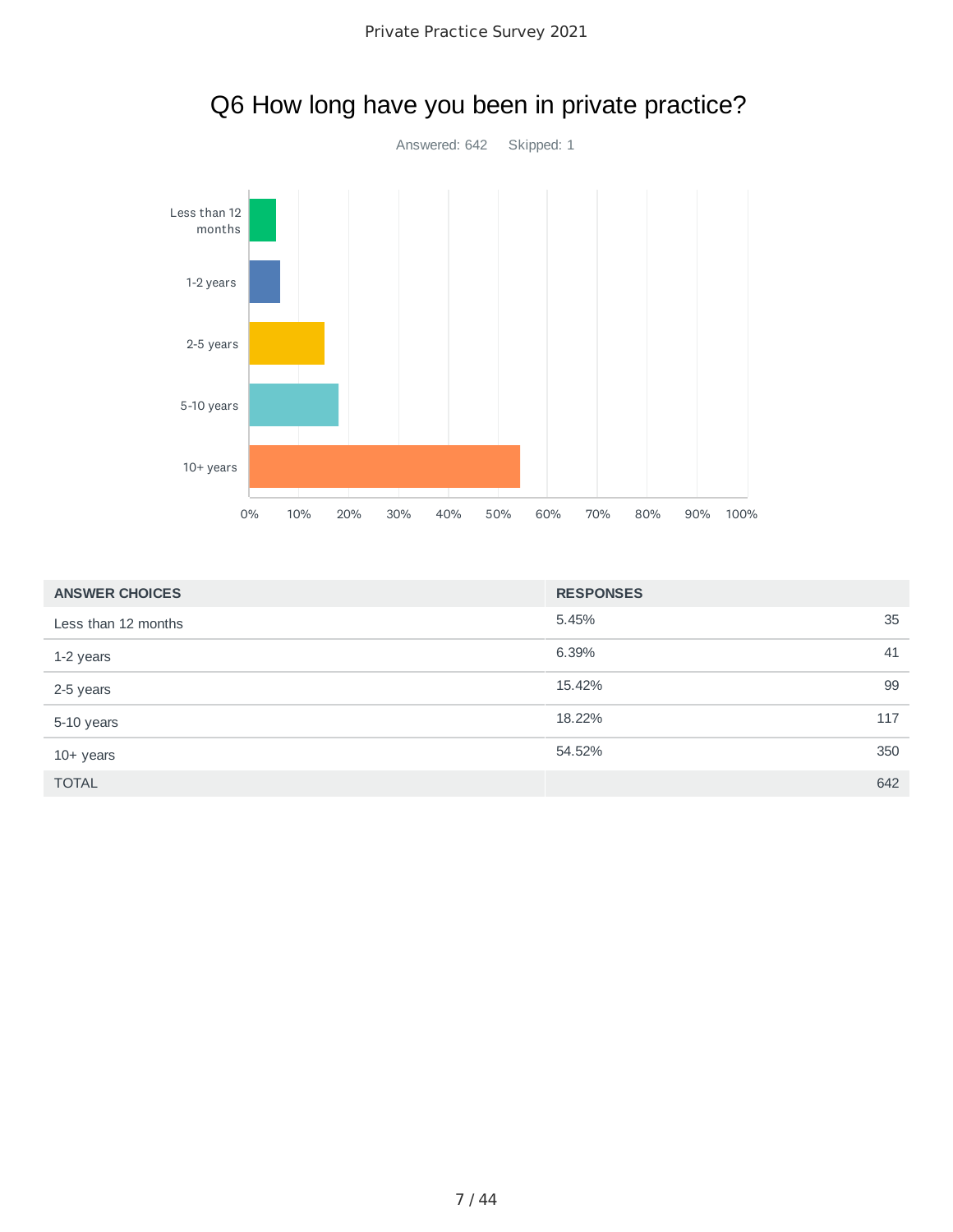### Q7 How many days a week do you currently work in private practice?



| <b>ANSWER CHOICES</b> | <b>RESPONSES</b> |     |
|-----------------------|------------------|-----|
| $1 - 2$               | 19.97%           | 128 |
| $3 - 4$               | 45.24%           | 290 |
| $5+$                  | 34.79%           | 223 |
| <b>TOTAL</b>          |                  | 641 |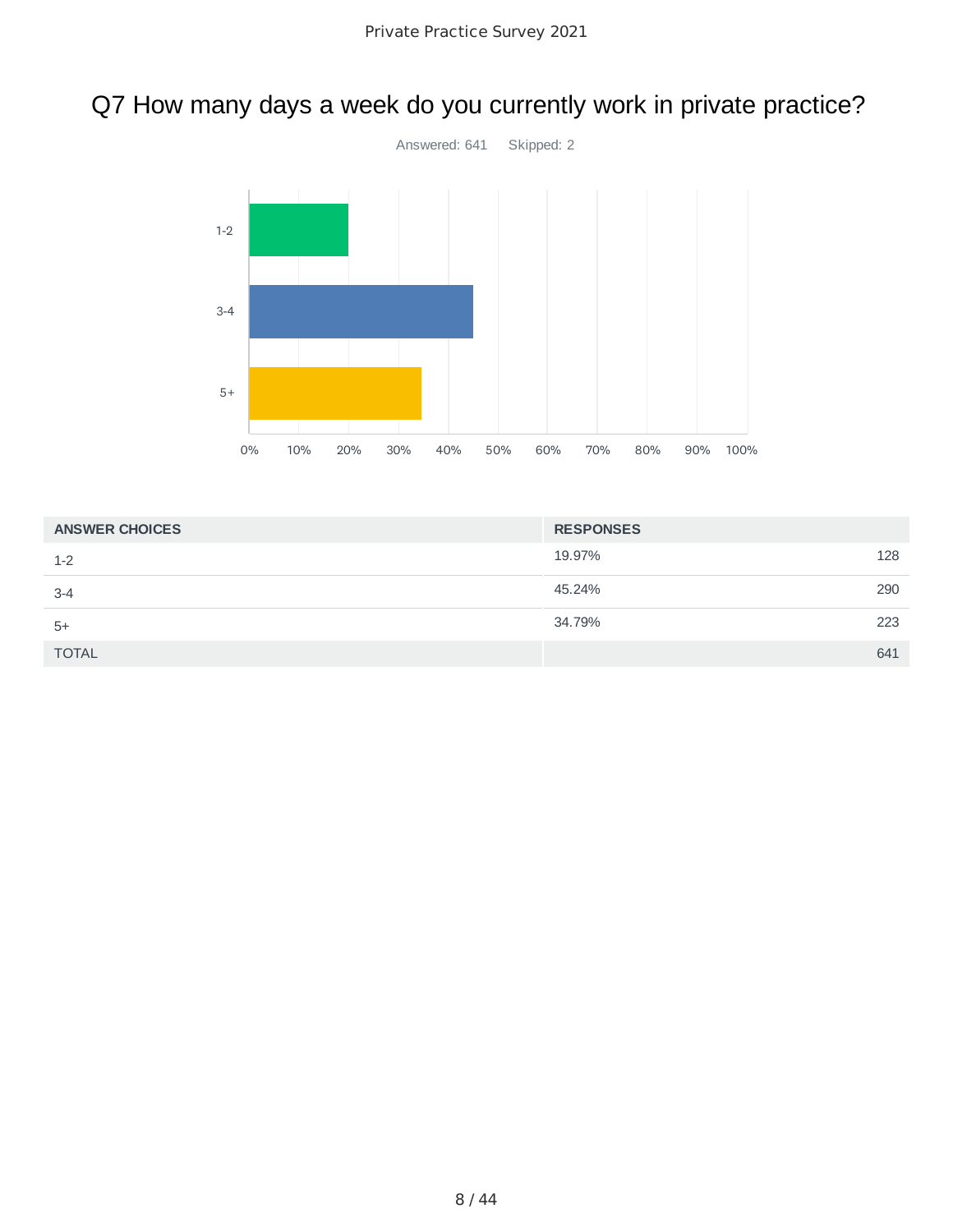

#### Q8 Are you working more or less than the same time last year?

| <b>ANSWER CHOICES</b>                          | <b>RESPONSES</b> |     |
|------------------------------------------------|------------------|-----|
| I am working less than the same time last year | 15.47%           | 99  |
| I am working about the same                    | 42.66%           | 273 |
| I am working a little more                     | 22.03%           | 141 |
| I am working significantly more                | 19.84%           | 127 |
| <b>TOTAL</b>                                   |                  | 640 |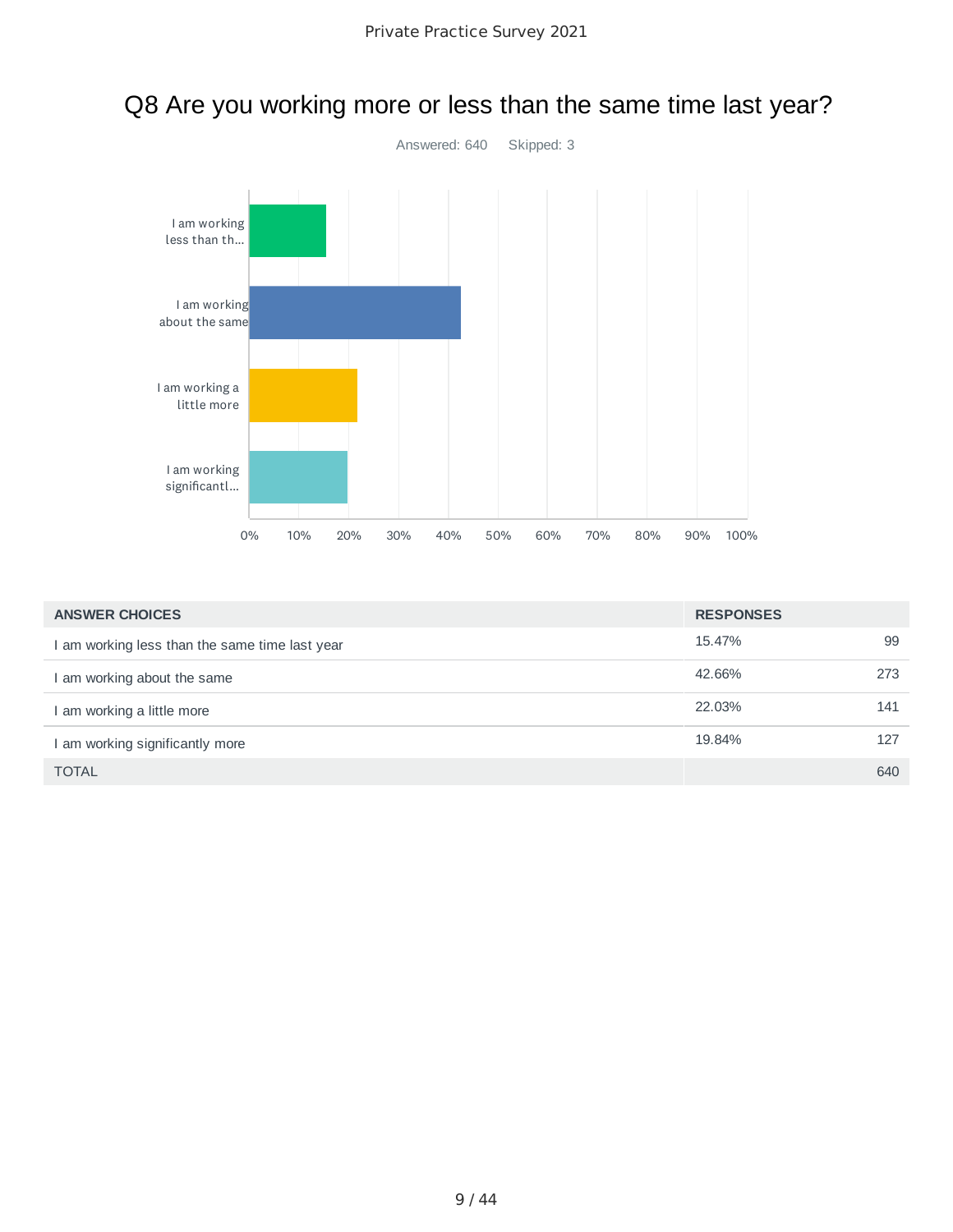#### Q9 How many HOURS in your MOST RECENT USUAL WEEK at work did you spend on the following activities? (Include ALL of the work you do as a psychologist in ALL jobs/workplaces) (If none, write 0)TOTAL HOURS WORKED PER WEEK (in whole numbers):



| <b>ANSWER CHOICES</b>                                                                 | <b>AVERAGE</b><br><b>NUMBER</b> | <b>TOTAL</b><br><b>NUMBER</b> | <b>RESPONSES</b> |
|---------------------------------------------------------------------------------------|---------------------------------|-------------------------------|------------------|
| Direct client work (face-to-face, telehealth & phone consultations, home<br>visits)   | 20                              | 12,900                        | 640              |
| Indirect client work (case notes, reports, phone calls, meeting clients'<br>families) | 8                               | 5,342                         | 634              |
| Education activities (teaching, research, continuing education)                       | 4                               | 1,990                         | 537              |
| Management and administration                                                         | 6                               | 3,167                         | 566              |
| Other                                                                                 | $\overline{2}$                  | 387                           | 162              |
| Total Respondents: 641                                                                |                                 |                               |                  |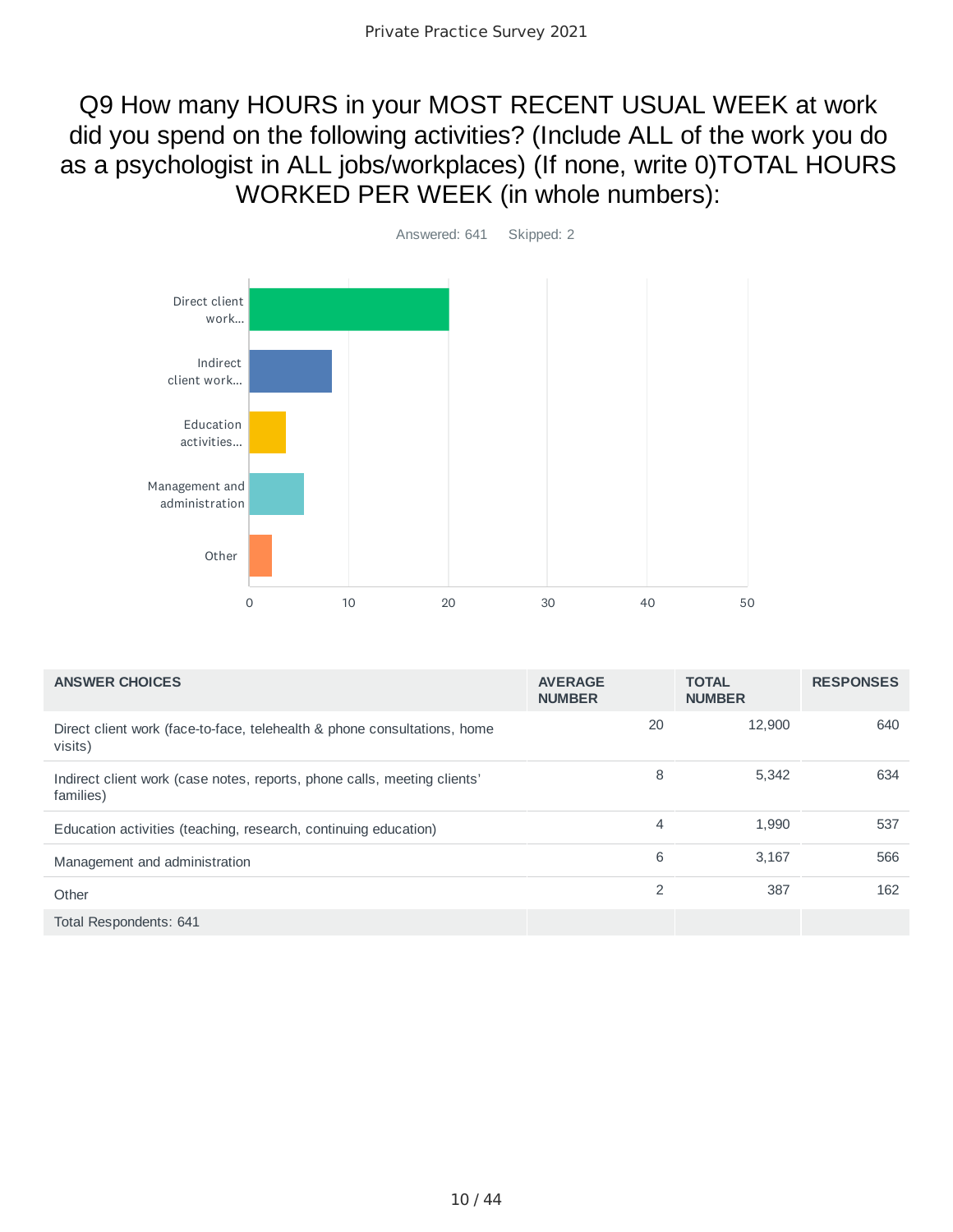#### Q10 In your most recent USUAL week at work, for around HOW MANY clients did you provide care? (Include face-to-face, out-of-hours and telephone consultations) (If none, write 0)



| <b>ANSWER CHOICES</b>          | <b>AVERAGE NUMBER</b> | <b>TOTAL NUMBER</b> | <b>RESPONSES</b> |
|--------------------------------|-----------------------|---------------------|------------------|
| Total number of patients seen: | 19                    | 11.729              | 628              |
| Total Respondents: 628         |                       |                     |                  |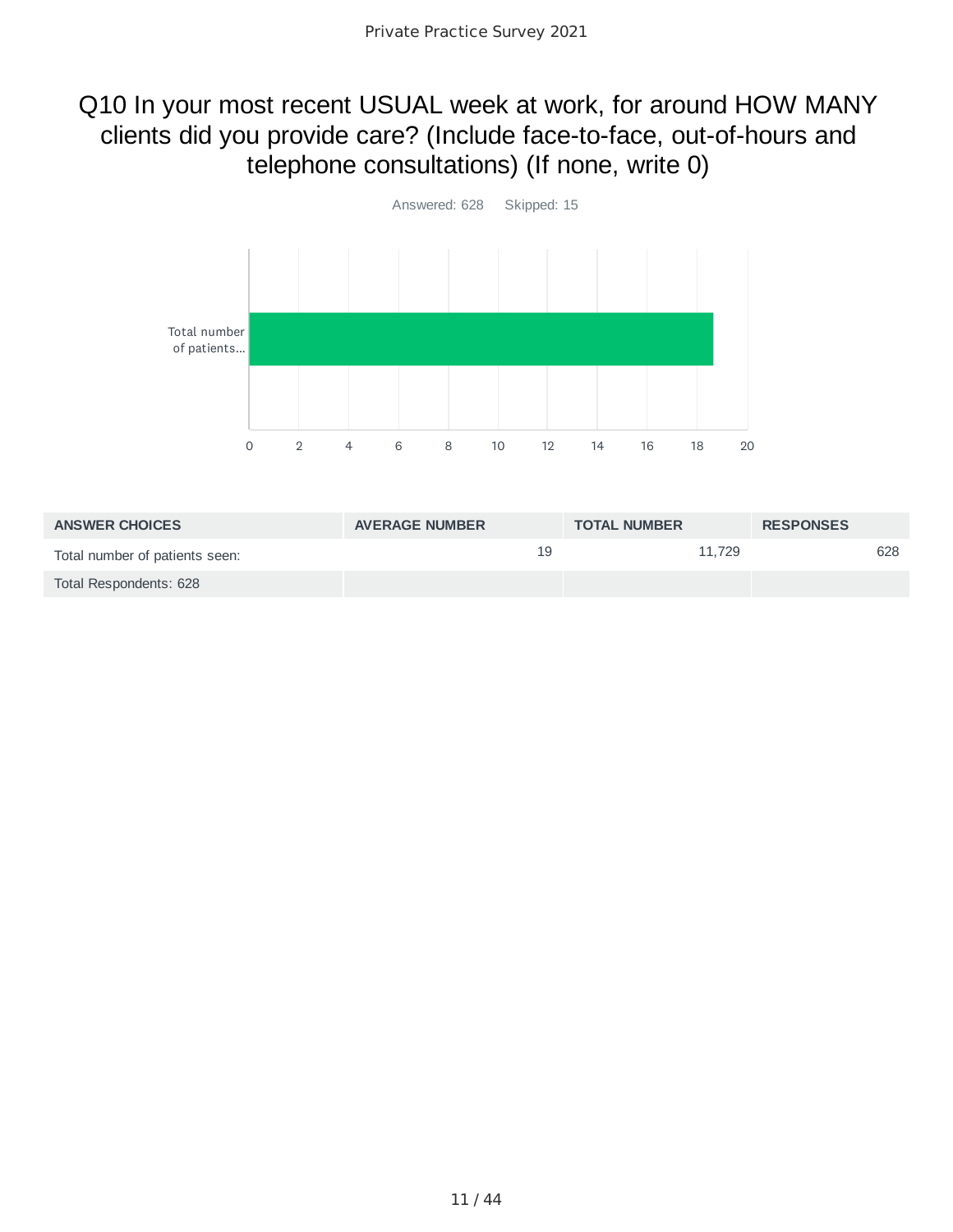



### Q11 Do you currently bulk bill?

| <b>ANSWER CHOICES</b> | <b>RESPONSES</b> |     |
|-----------------------|------------------|-----|
| No never              | 37.85%           | 240 |
| Yes sometimes         | 47.00%           | 298 |
| Yes often             | 9.15%            | 58  |
| Yes always            | 5.99%            | 38  |
| <b>TOTAL</b>          |                  | 634 |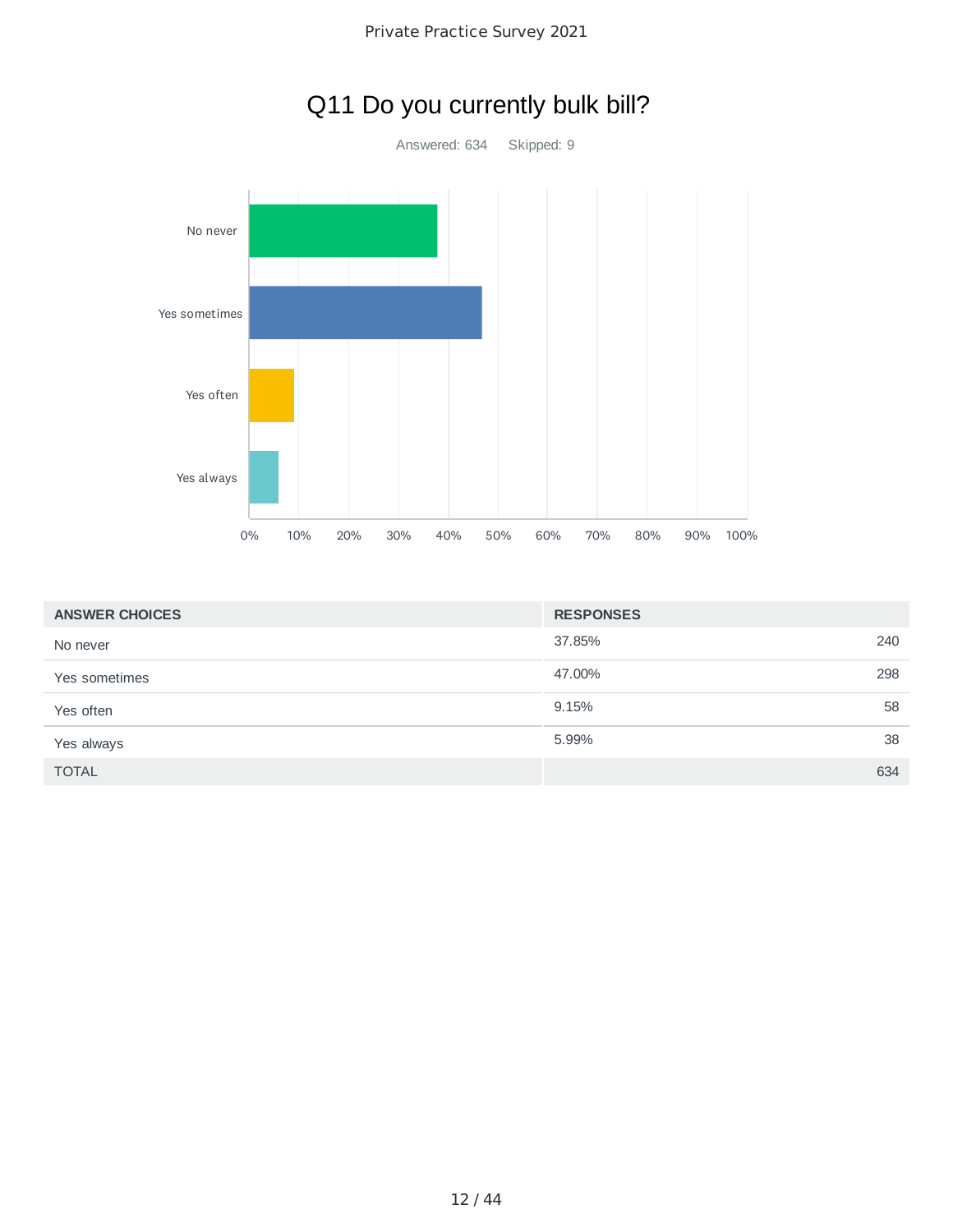

# Q12 What percentage of your clients work do you bulk bill?

| <b>ANSWER CHOICES</b>          | <b>RESPONSES</b> |
|--------------------------------|------------------|
| N/A I don't offer bulk billing | 37.30%<br>238    |
| $0 - 25%$                      | 45.30%<br>289    |
| 26-50%                         | 39<br>6.11%      |
| 51-75%                         | 3.29%<br>21      |
| 76-100%                        | 7.99%<br>51      |
| <b>TOTAL</b>                   | 638              |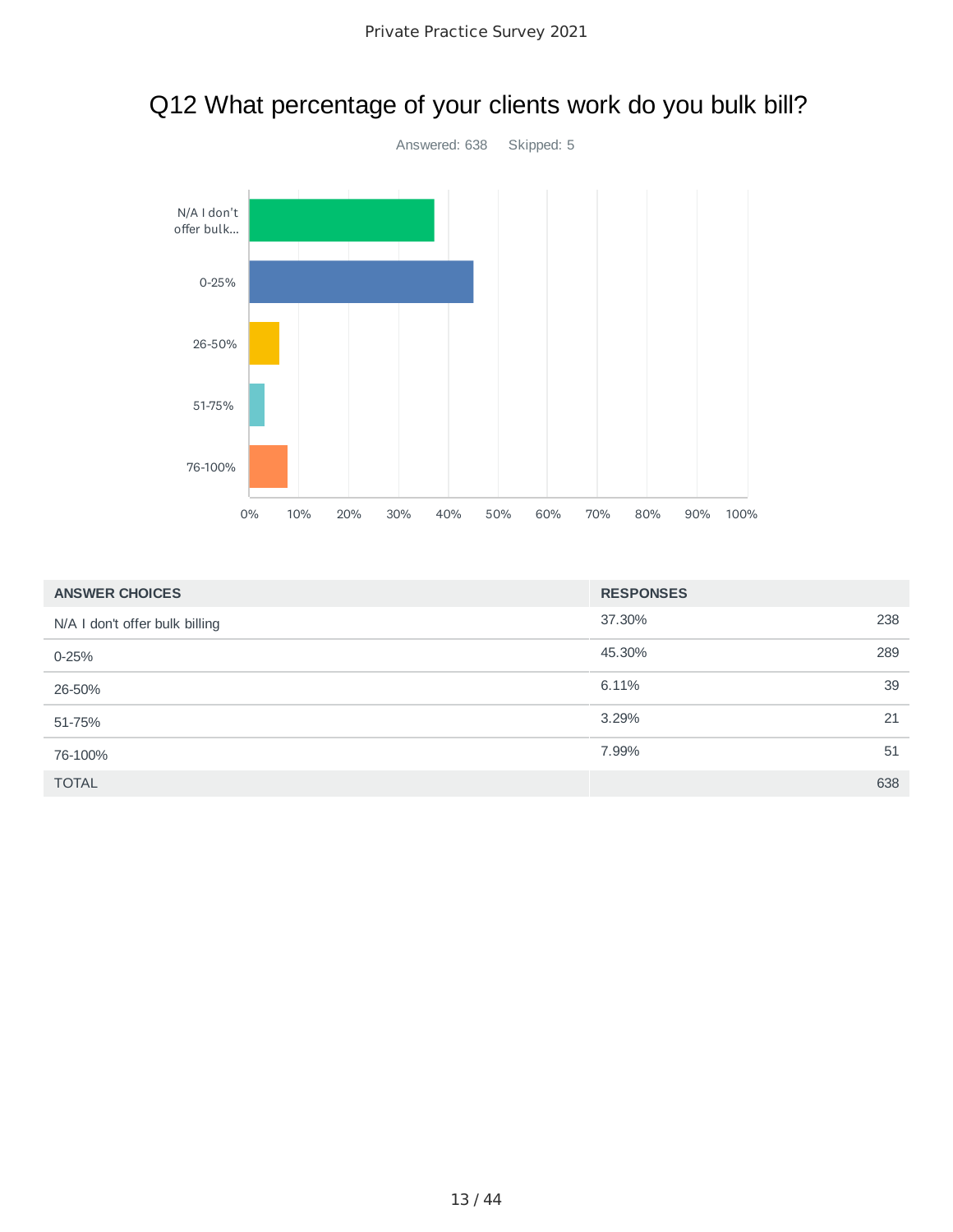#### Q13 Would you be able to bulk bill more clients if the client rebate was raised to \$150 for a 50+ minute session?



| <b>ANSWER CHOICES</b> | <b>RESPONSES</b> |
|-----------------------|------------------|
| Yes                   | 78.28%<br>501    |
| <b>No</b>             | 7.34%<br>47      |
| Maybe/unsure          | 14.37%<br>92     |
| <b>TOTAL</b>          | 640              |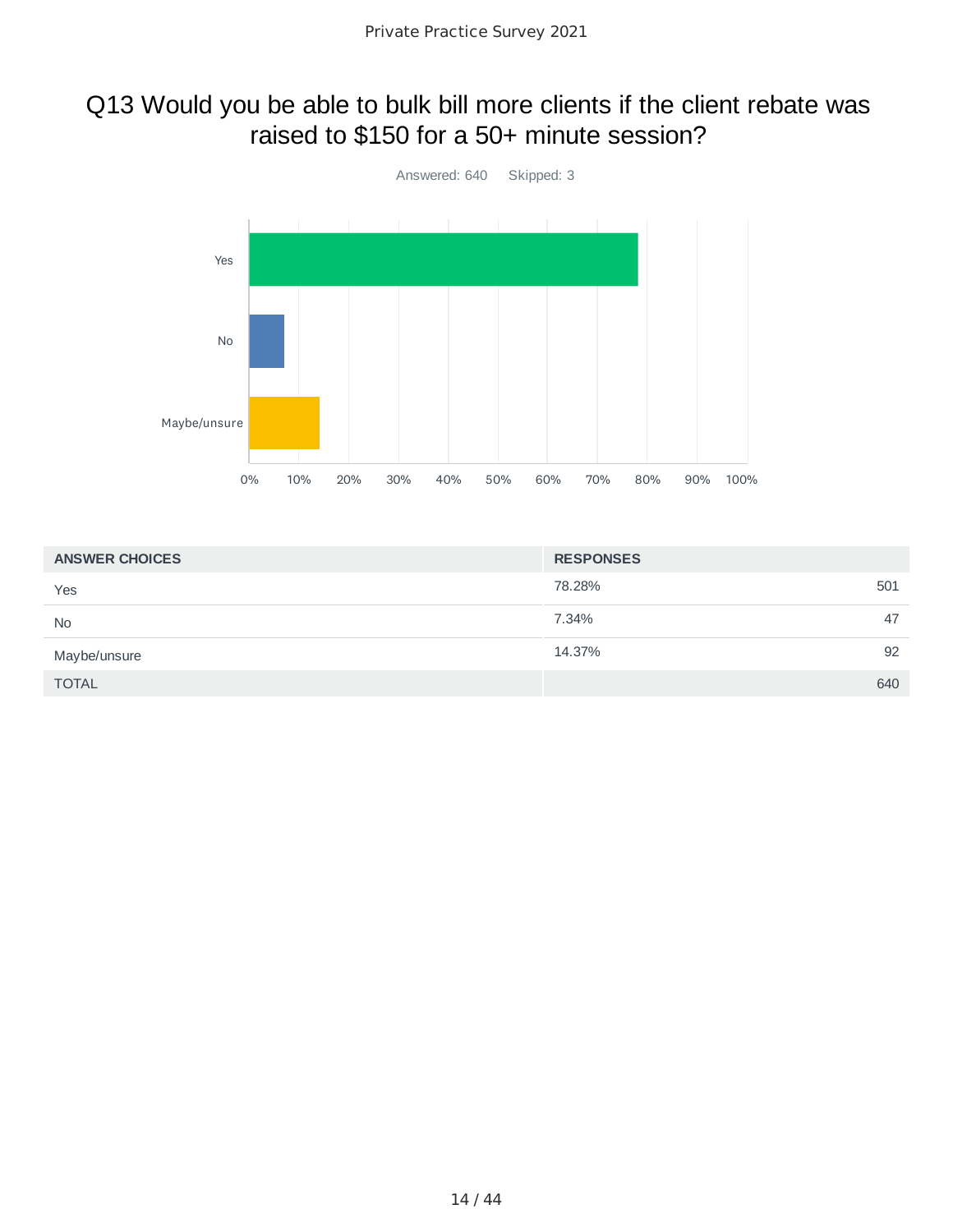

## Q14 Are you currently accepting new clients?

| <b>ANSWER CHOICES</b> | <b>RESPONSES</b> |     |
|-----------------------|------------------|-----|
| Yes                   | 52.43%           | 335 |
| <b>No</b>             | 46.79%           | 299 |
| Not applicable        | 0.78%            | 5   |
| <b>TOTAL</b>          |                  | 639 |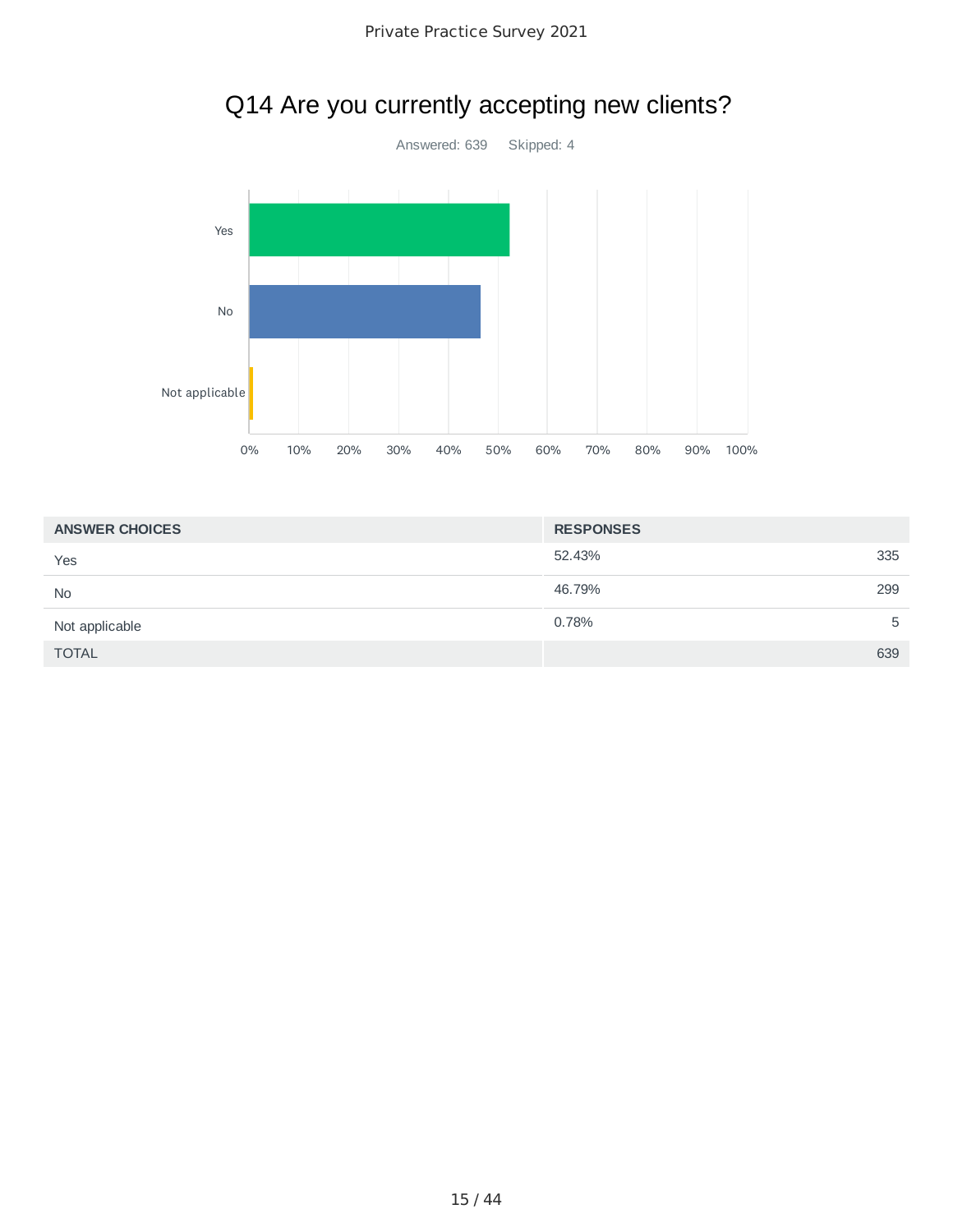#### Q15 Do you currently have a 'waiting list' of clients you cannot see at present?



| <b>ANSWER CHOICES</b>  | <b>RESPONSES</b> |     |
|------------------------|------------------|-----|
| N/A                    | 4.67%            | 30  |
| Yes                    | 56.39%           | 362 |
| <b>No</b>              | 32.71%           | 210 |
| Other (please specify) | 6.23%            | 40  |
| <b>TOTAL</b>           |                  | 642 |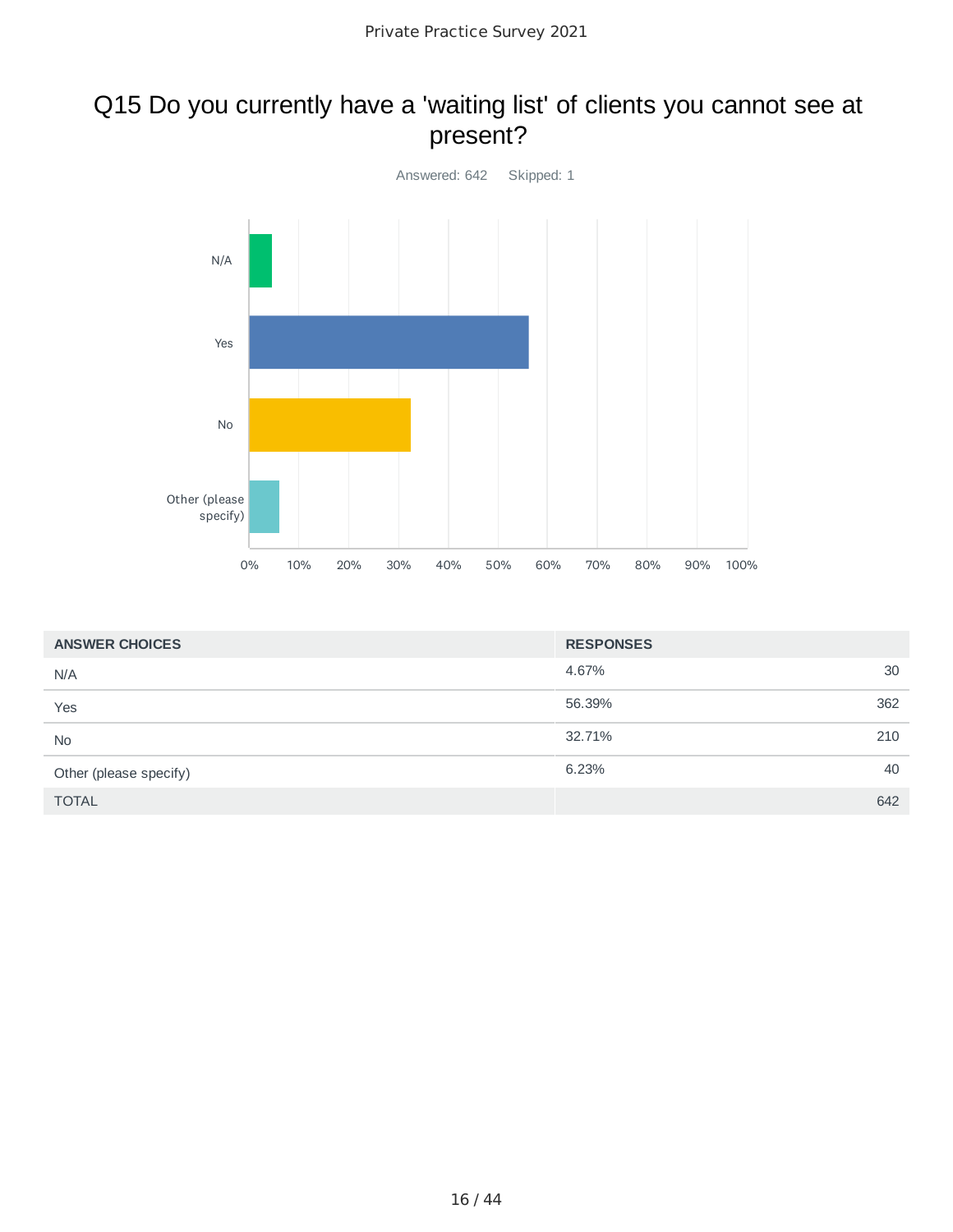

# Q16 How long is the average wait time for a new client to see you?

| <b>ANSWER CHOICES</b> | <b>RESPONSES</b> |     |
|-----------------------|------------------|-----|
| within a week         | 8.04%            | 51  |
| 1-2 weeks             | 13.09%           | 83  |
| 2-4 weeks             | 22.87%           | 145 |
| 4-6 weeks             | 15.46%           | 98  |
| 6-8 weeks             | 10.88%           | 69  |
| More than 8 weeks     | 29.65%           | 188 |
| <b>TOTAL</b>          |                  | 634 |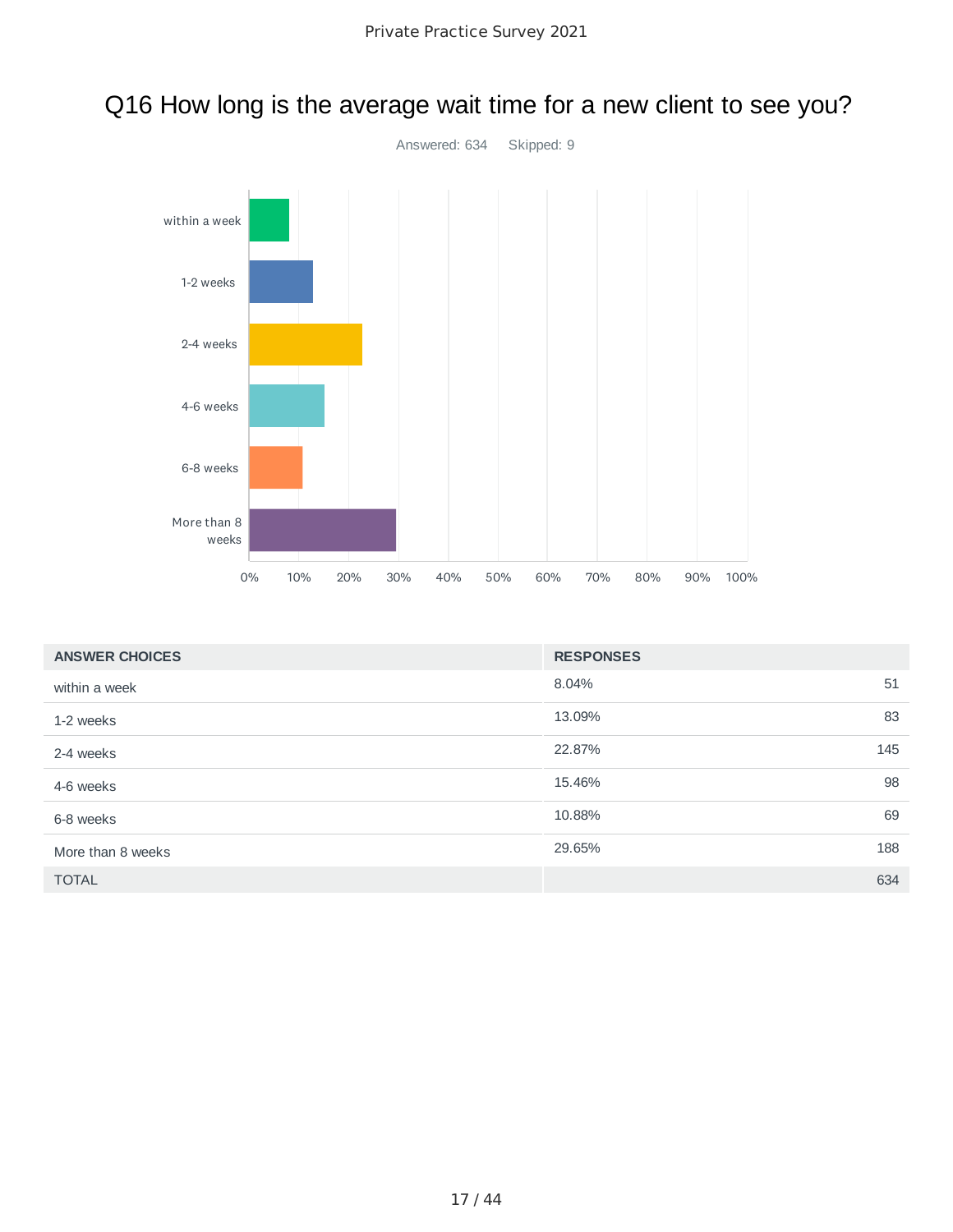

## Q17 What is your current standard consult fee?

| <b>ANSWER CHOICES</b> | <b>RESPONSES</b> |
|-----------------------|------------------|
| Less than \$100       | 36<br>5.61%      |
| \$101-120             | 22<br>3.43%      |
| \$121-150             | 91<br>14.17%     |
| \$151-175             | 25.08%<br>161    |
| \$176-200             | 194<br>30.22%    |
| \$201-225             | 82<br>12.77%     |
| $$226+$               | 56<br>8.72%      |
| <b>TOTAL</b>          | 642              |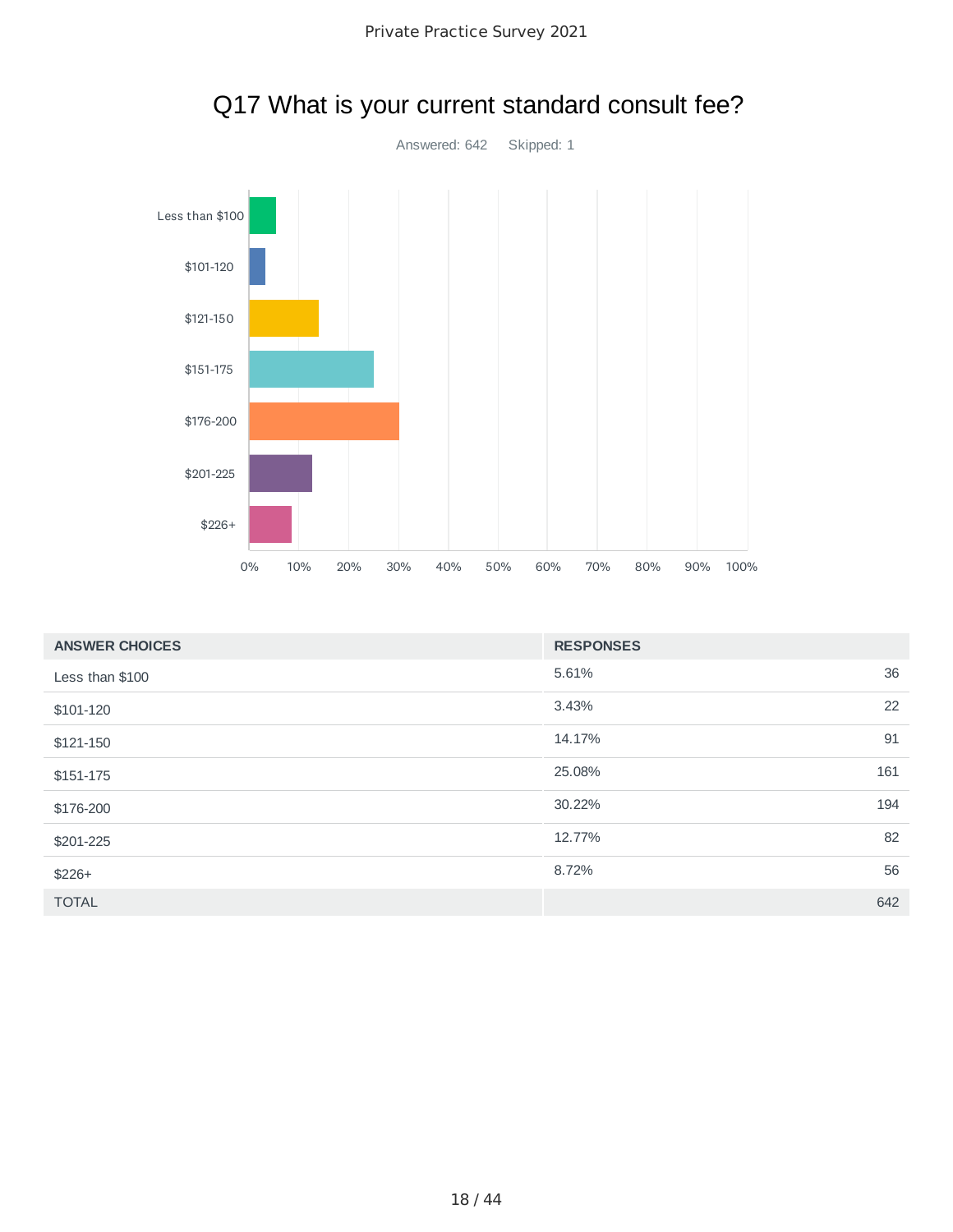#### Q18 Have you experienced an increase need for your services compared with the same time last year?



| <b>ANSWER CHOICES</b>         | <b>RESPONSES</b> |
|-------------------------------|------------------|
| No there has been less demand | 10<br>1.56%      |
| No not really                 | 39<br>6.09%      |
| About the same                | 99<br>15.47%     |
| Yes a little                  | 156<br>24.38%    |
| Yes a lot                     | 336<br>52.50%    |
| <b>TOTAL</b>                  | 640              |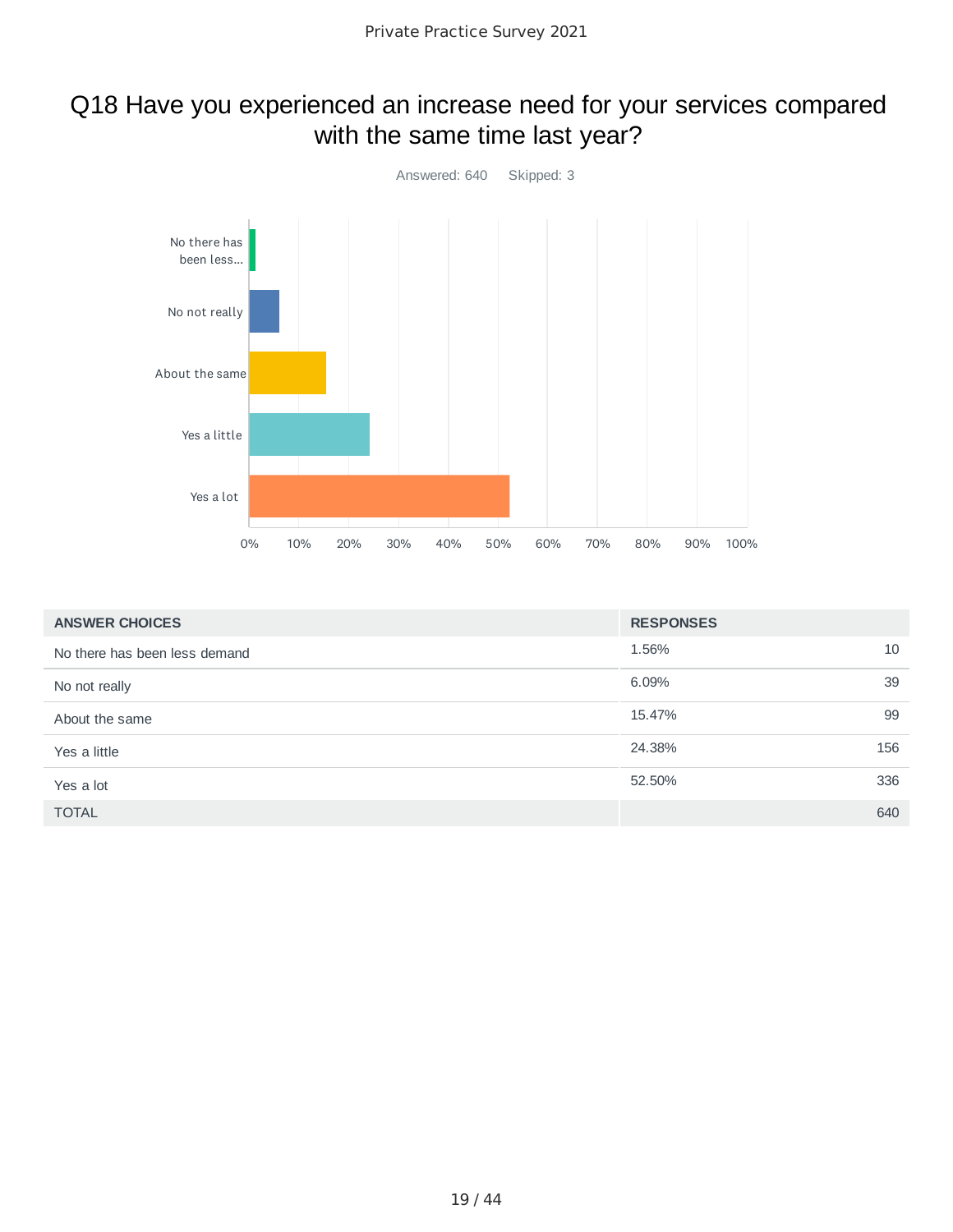#### Q19 On average do your clients require more sessions than the same time last year?



| <b>ANSWER CHOICES</b>  | <b>RESPONSES</b> |     |
|------------------------|------------------|-----|
| No not at all          | 2.02%            | 13  |
| No not much            | 2.18%            | 14  |
| About the same         | 32.04%           | 206 |
| Yes a little           | 33.28%           | 214 |
| Yes a lot              | 26.91%           | 173 |
| Other (please specify) | 3.58%            | 23  |
| <b>TOTAL</b>           |                  | 643 |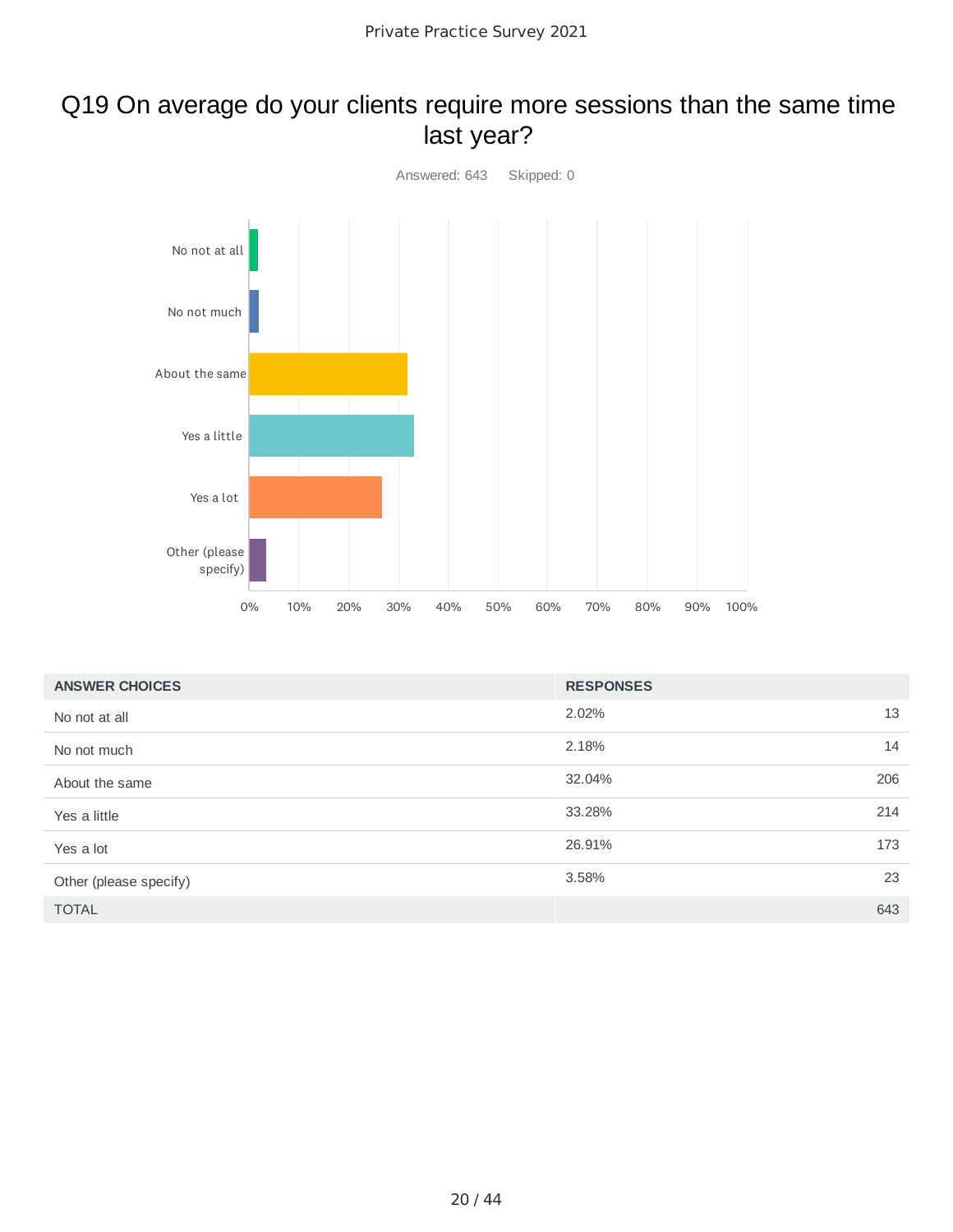### Q20 Have your clients reported or exhibited more distress, anxiety or depression than the same time as last year?



| <b>ANSWER CHOICES</b> | <b>RESPONSES</b> |     |
|-----------------------|------------------|-----|
| No not at all         | 1.56%            | 10  |
| About the same        | 20.44%           | 131 |
| A little but more     | 37.44%           | 240 |
| Significantly more    | 40.56%           | 260 |
| <b>TOTAL</b>          |                  | 641 |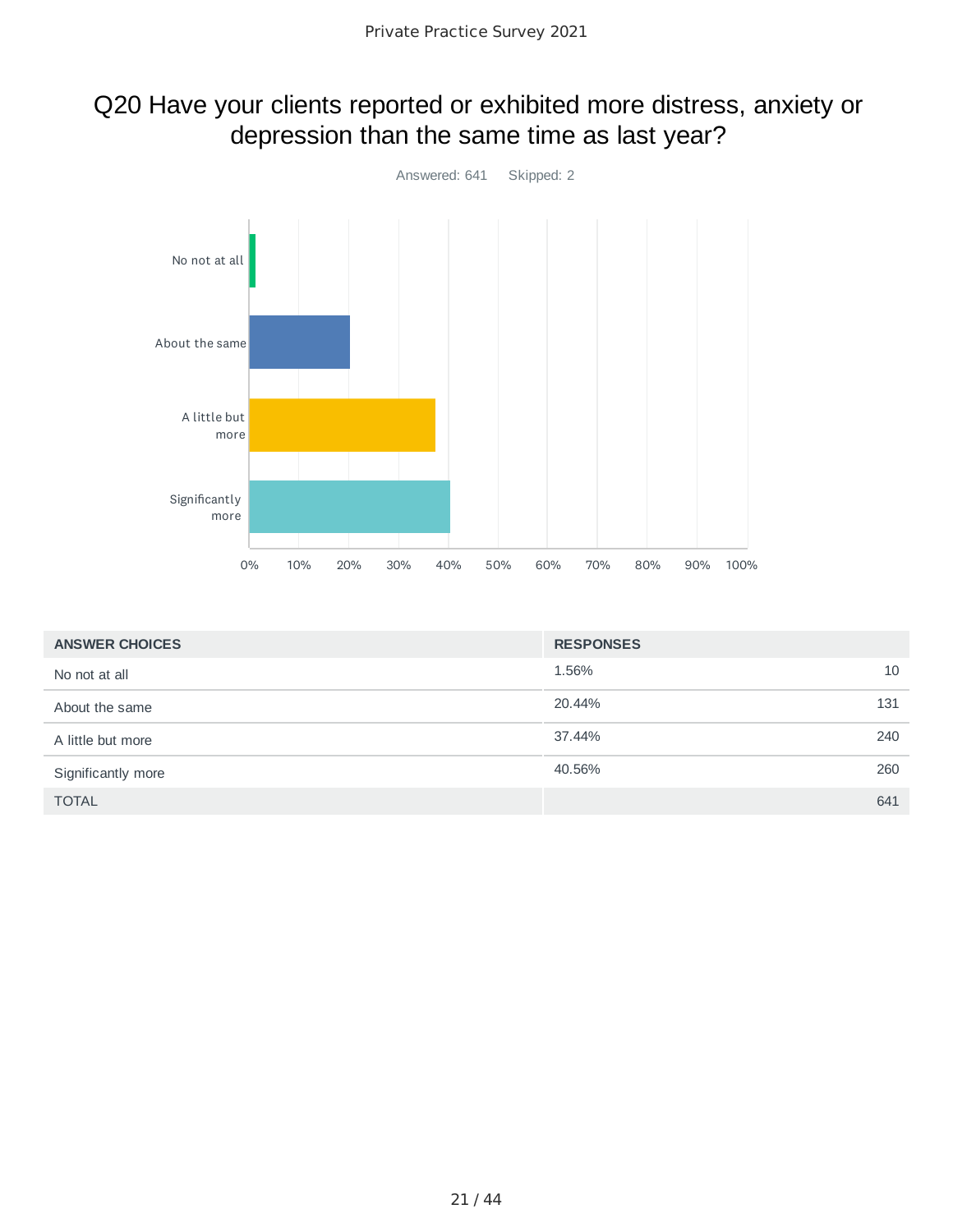### Q21 What issues are you seeing an increase in? (Select all that apply)

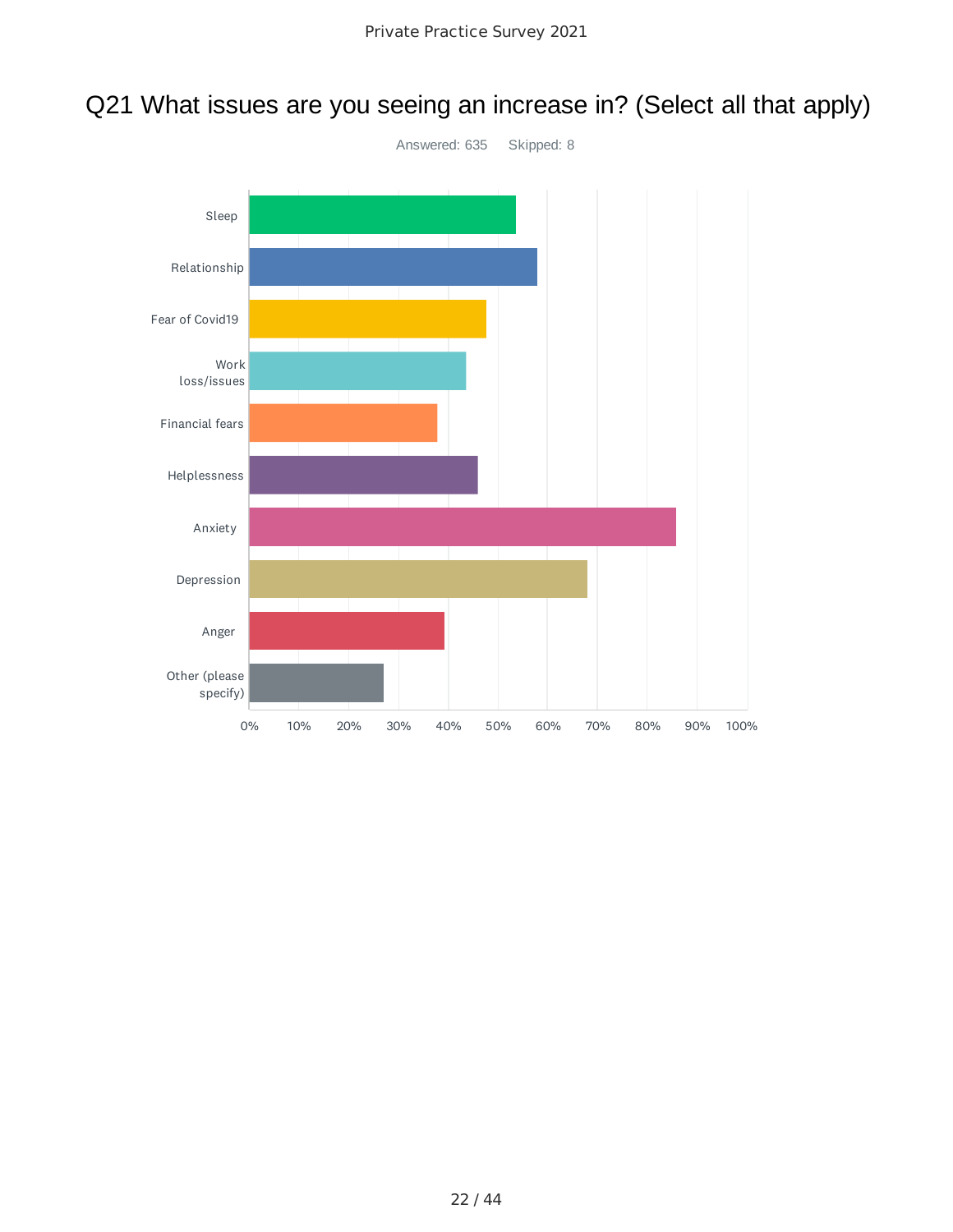#### Private Practice Survey 2021

| <b>ANSWER CHOICES</b>  | <b>RESPONSES</b> |     |
|------------------------|------------------|-----|
| Sleep                  | 53.70%           | 341 |
| Relationship           | 57.95%           | 368 |
| Fear of Covid19        | 47.72%           | 303 |
| Work loss/issues       | 43.62%           | 277 |
| <b>Financial fears</b> | 37.95%           | 241 |
| Helplessness           | 45.98%           | 292 |
| Anxiety                | 85.98%           | 546 |
| Depression             | 68.03%           | 432 |
| Anger                  | 39.53%           | 251 |
| Other (please specify) | 27.09%           | 172 |
| Total Respondents: 635 |                  |     |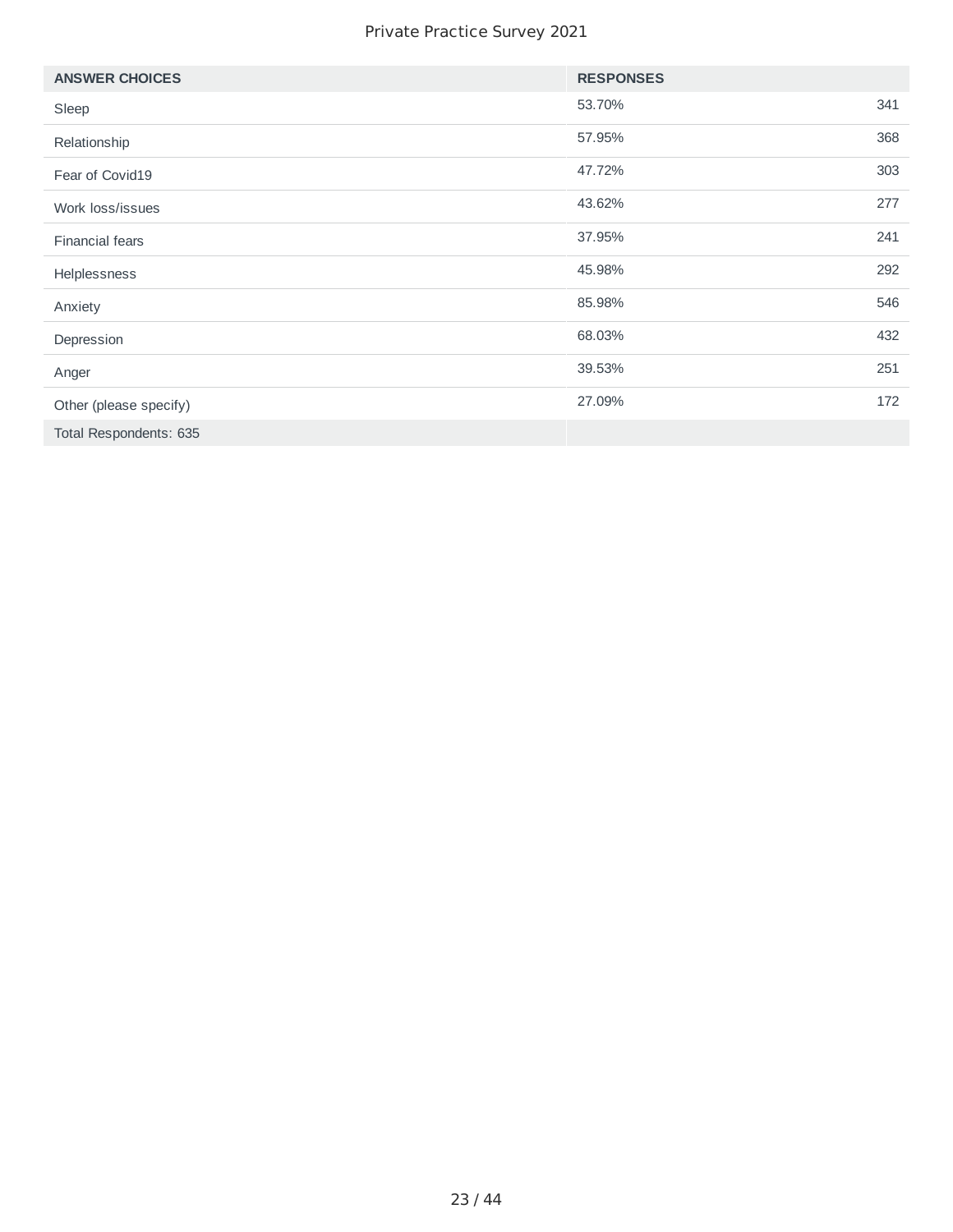

|  | Q22 Has your income been negatively impacted by COVID-19? |  |
|--|-----------------------------------------------------------|--|
|  |                                                           |  |

| <b>ANSWER CHOICES</b> | <b>RESPONSES</b> |    |
|-----------------------|------------------|----|
| A great deal          | 5.01%            | 32 |
| A lot                 | 5.16%            | 33 |
| A moderate amount     | 13.46%           | 86 |
| A little              | 29.89%<br>191    |    |
| Not at all            | 46.48%<br>297    |    |
| <b>TOTAL</b>          | 639              |    |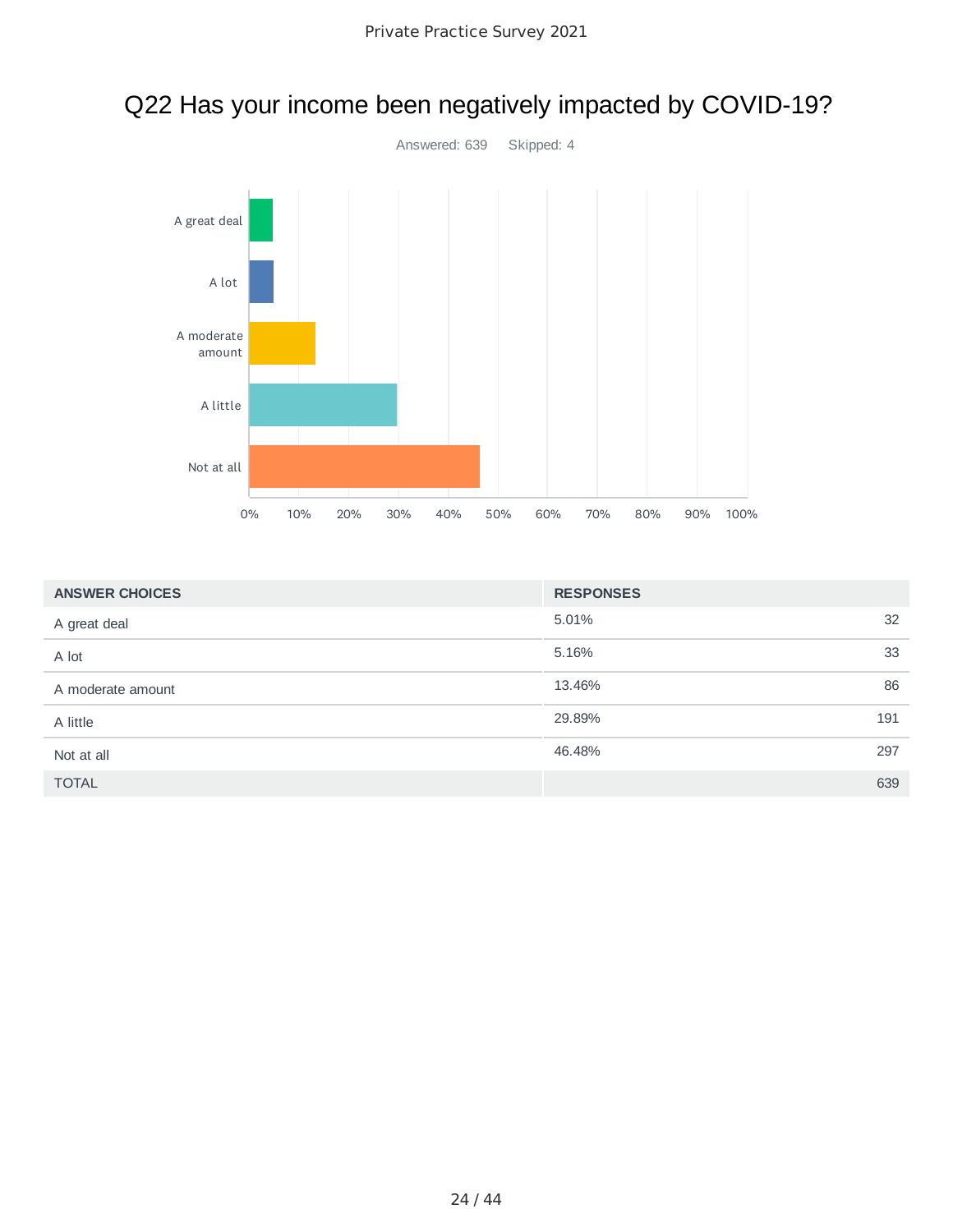#### Q23 Do you understand your current and near future obligations regarding COVID-19 safe practices?



| <b>ANSWER CHOICES</b>                                   | <b>RESPONSES</b> |     |
|---------------------------------------------------------|------------------|-----|
| Yes, I am clear                                         | 55.76%           | 358 |
| I am a little unsure- I need further information        | 39.72%           | 255 |
| I am very unsure- I need significantly more information | 4.52%            | 29  |
| <b>TOTAL</b>                                            |                  | 642 |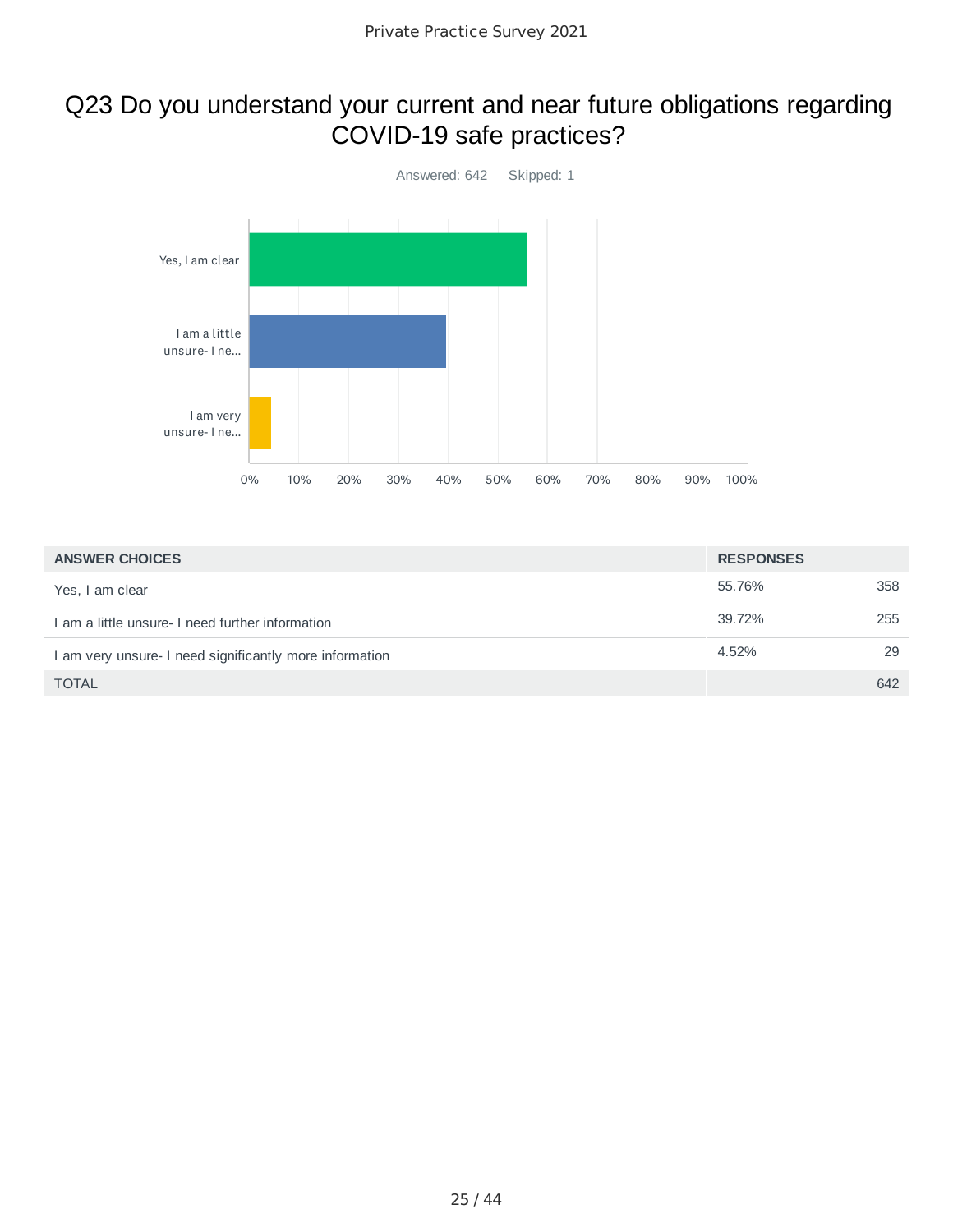#### Q24 What specific areas do you need more guidance/information on to feel more confident about your rights and obligations in relation to COVID-19?



| <b>ANSWER CHOICES</b>                                                 | <b>RESPONSES</b> |     |
|-----------------------------------------------------------------------|------------------|-----|
| Business owner/employer obligations                                   | 38.59%           | 225 |
| Employee or Contractor rights                                         | 26.76%           | 156 |
| COVID-19 safe operating practices                                     | 34.82%           | 203 |
| Vaccination rights and responsibilities for psychologists and clients | 59.01%           | 344 |
| Handling COVID-19 exposure in the workplace                           | 40.48%           | 236 |
| Other (please specify)                                                | 15.95%           | 93  |
| Total Respondents: 583                                                |                  |     |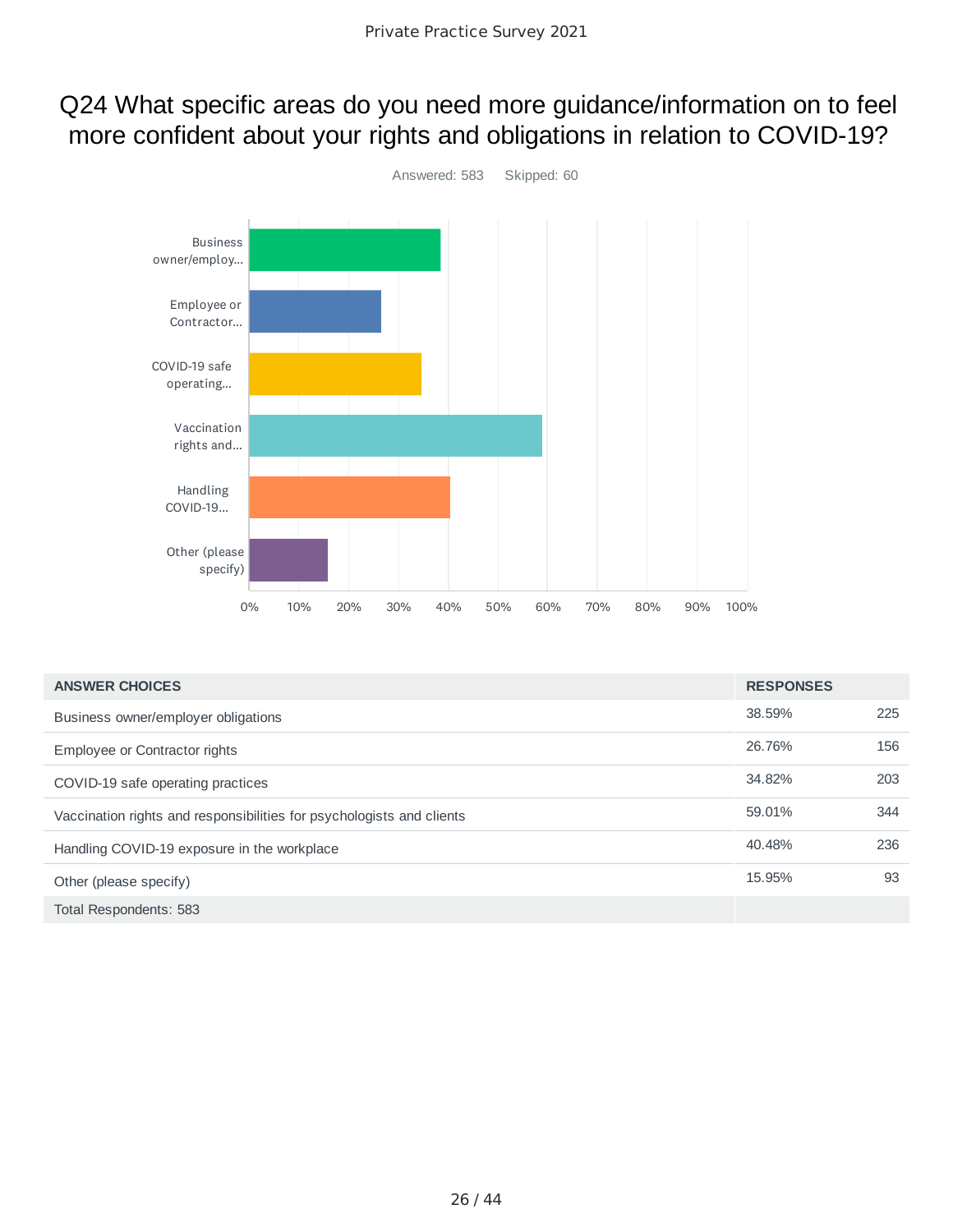#### Q25 What are your thoughts on mandatory COVID-19 vaccination as a requirement for you to continue face-to-face client work?



| <b>ANSWER CHOICES</b>      | <b>RESPONSES</b> |     |
|----------------------------|------------------|-----|
| Strongly oppose            | 12.52%           | 80  |
| Oppose                     | 5.79%            | 37  |
| Neither oppose nor support | 14.87%           | 95  |
| Support                    | 21.44%           | 137 |
| Strongly support           | 45.38%           | 290 |
| <b>TOTAL</b>               |                  | 639 |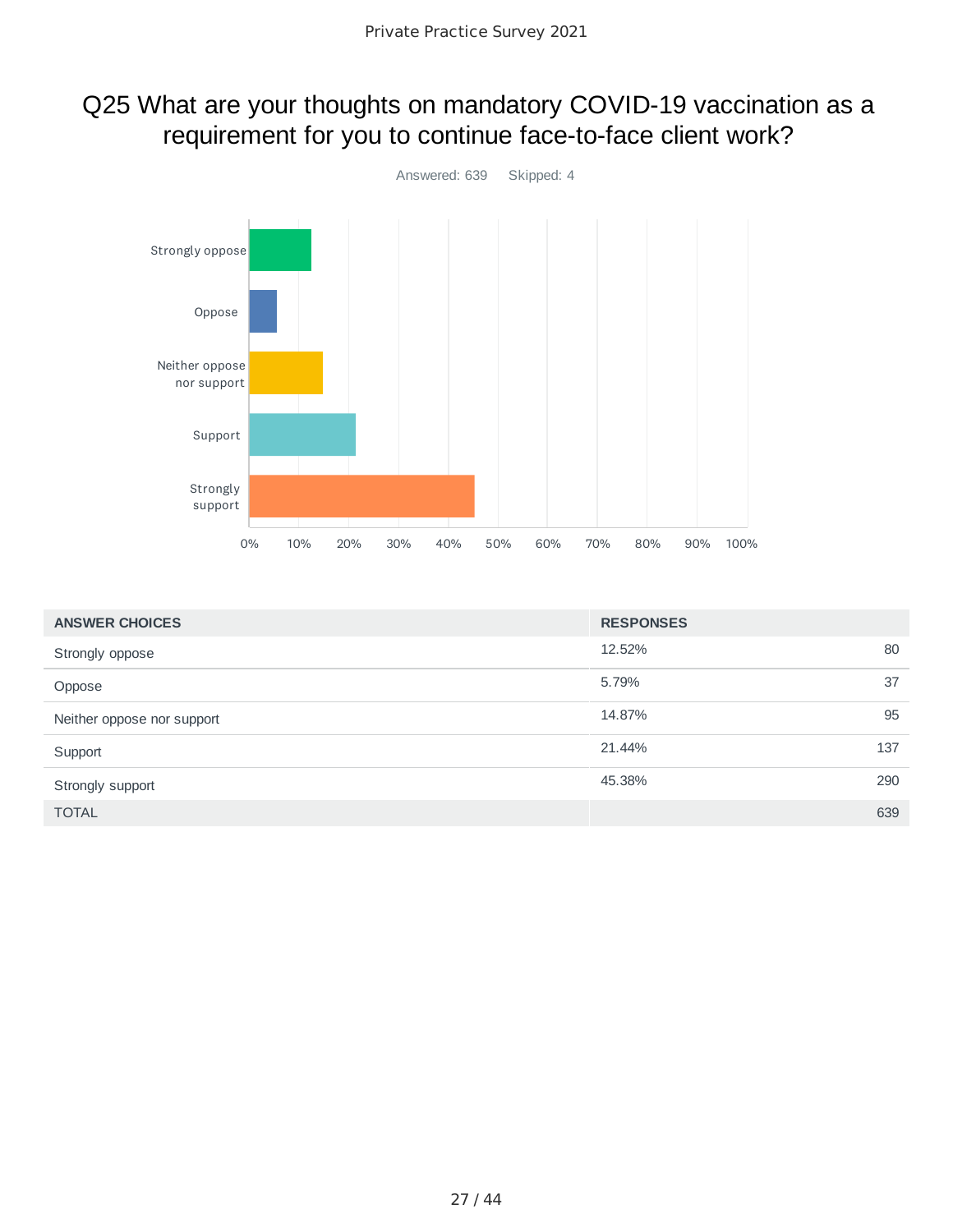# Q26 Do you currently offer telehealth appointments?



| <b>ANSWER CHOICES</b> | <b>RESPONSES</b> |    |
|-----------------------|------------------|----|
| Yes                   | 95.48%<br>612    |    |
| <b>No</b>             | 4.52%            | 29 |
| <b>TOTAL</b>          | 641              |    |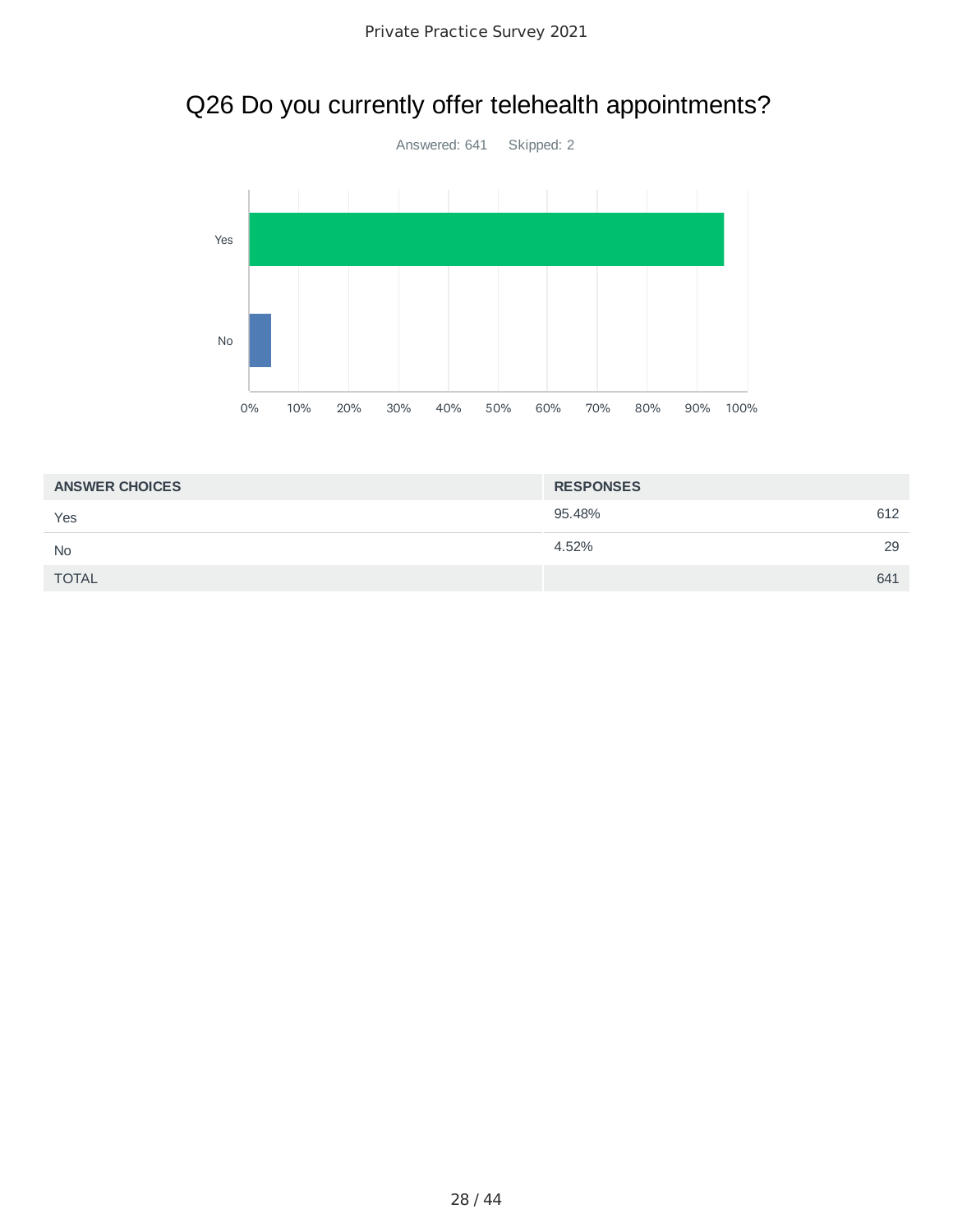# Q27 What percentage of your client work is currently held via telehealth?



| <b>ANSWER CHOICES</b>        | <b>RESPONSES</b> |
|------------------------------|------------------|
| N/A I don't offer telehealth | 26<br>4.06%      |
| $0 - 25%$                    | 308<br>48.05%    |
| 26-50%                       | 95<br>14.82%     |
| 51-75%                       | 66<br>10.30%     |
| 76-100%                      | 146<br>22.78%    |
| <b>TOTAL</b>                 | 641              |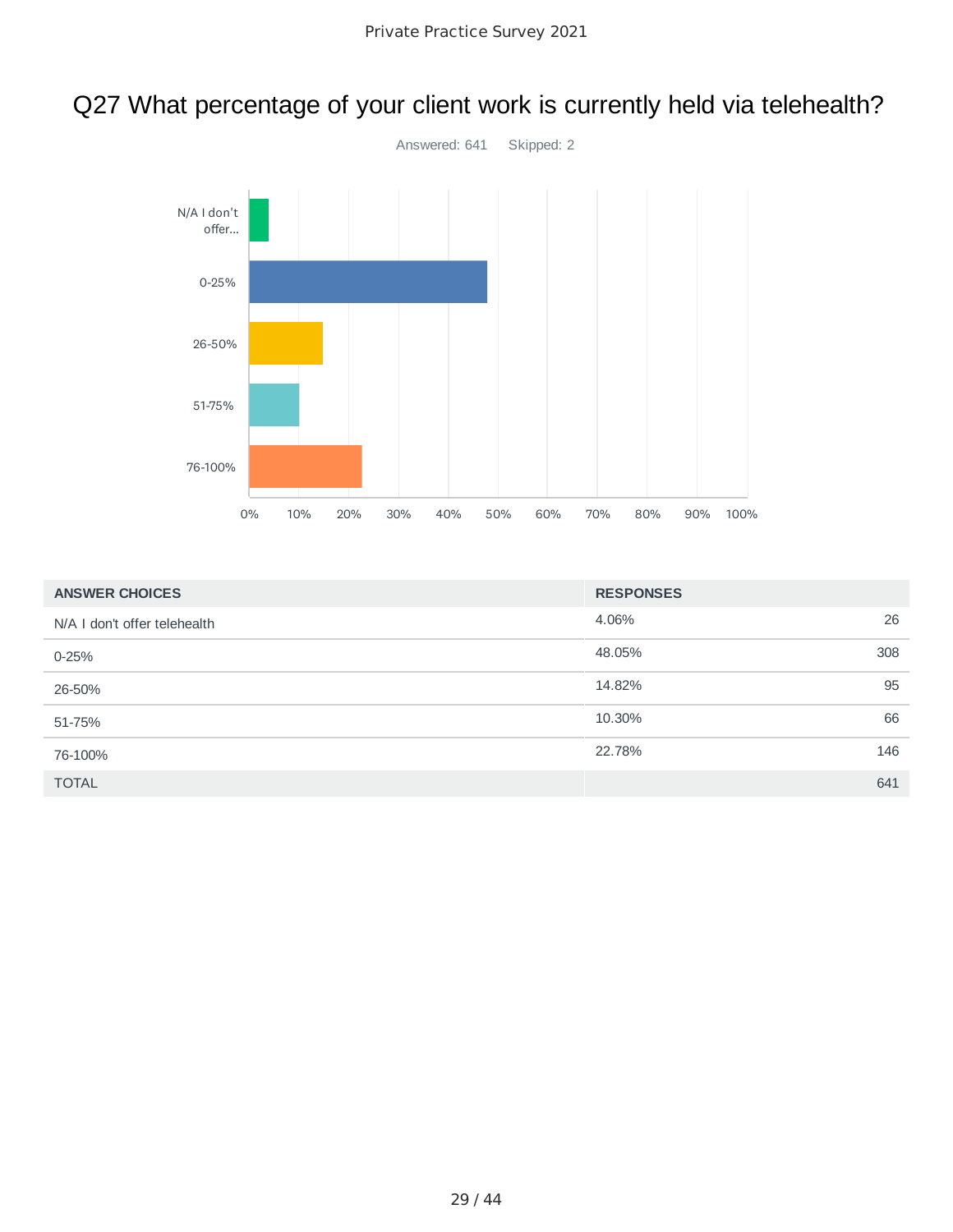# Q28 Would you like telehealth to remain as a permanent option?



| <b>ANSWER CHOICES</b> | <b>RESPONSES</b> |
|-----------------------|------------------|
| Yes                   | 94.86%<br>609    |
| <b>No</b>             | 2.18%<br>14      |
| Unsure                | 2.96%<br>19      |
| <b>TOTAL</b>          | 642              |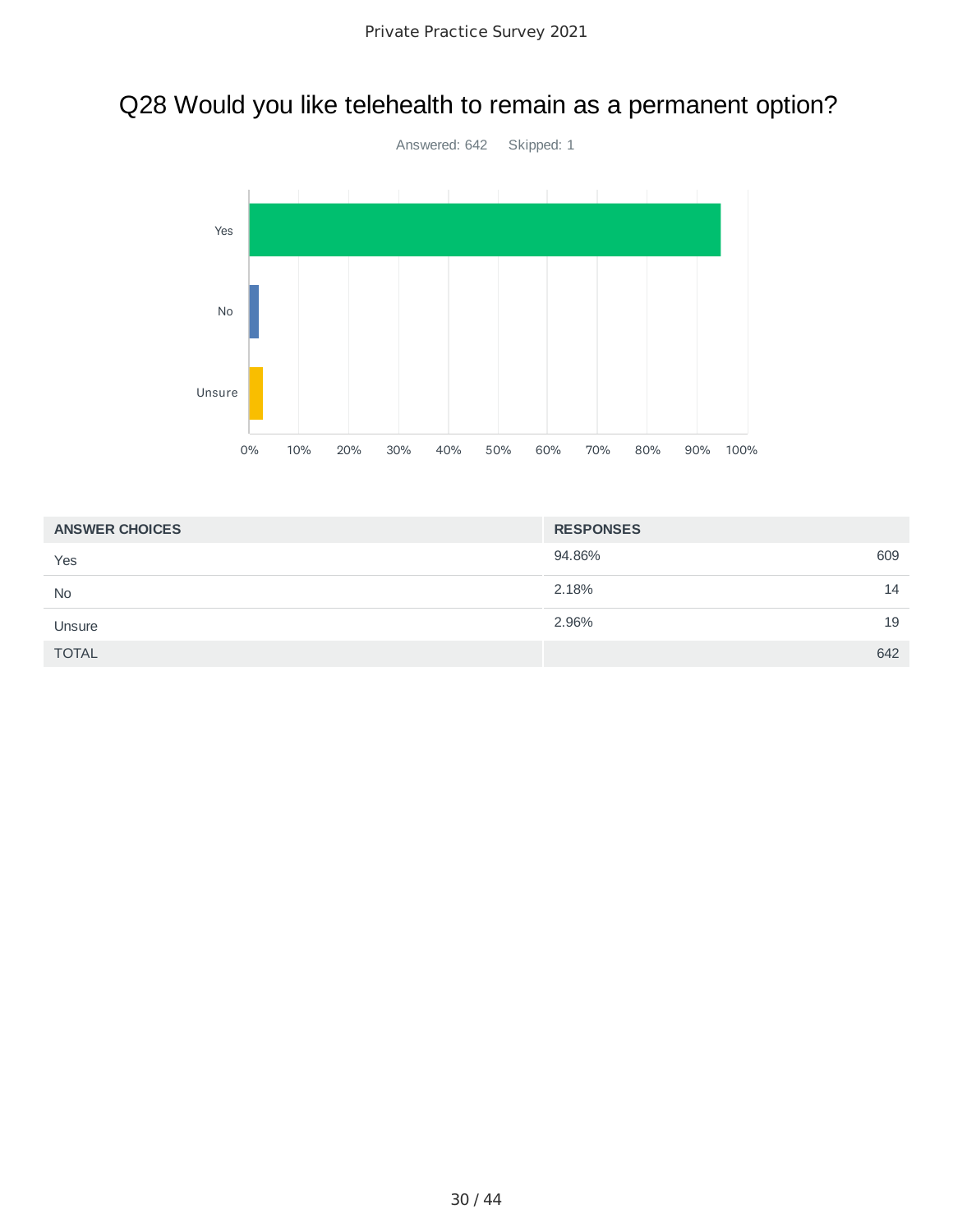

| <b>ANSWER CHOICES</b> | <b>RESPONSES</b> |
|-----------------------|------------------|
| Yes                   | 358<br>55.76%    |
| <b>No</b>             | 247<br>38.47%    |
| I am considering NDIS | 37<br>5.76%      |
| <b>TOTAL</b>          | 642              |

# Q29 Do you currently provide NDIS services?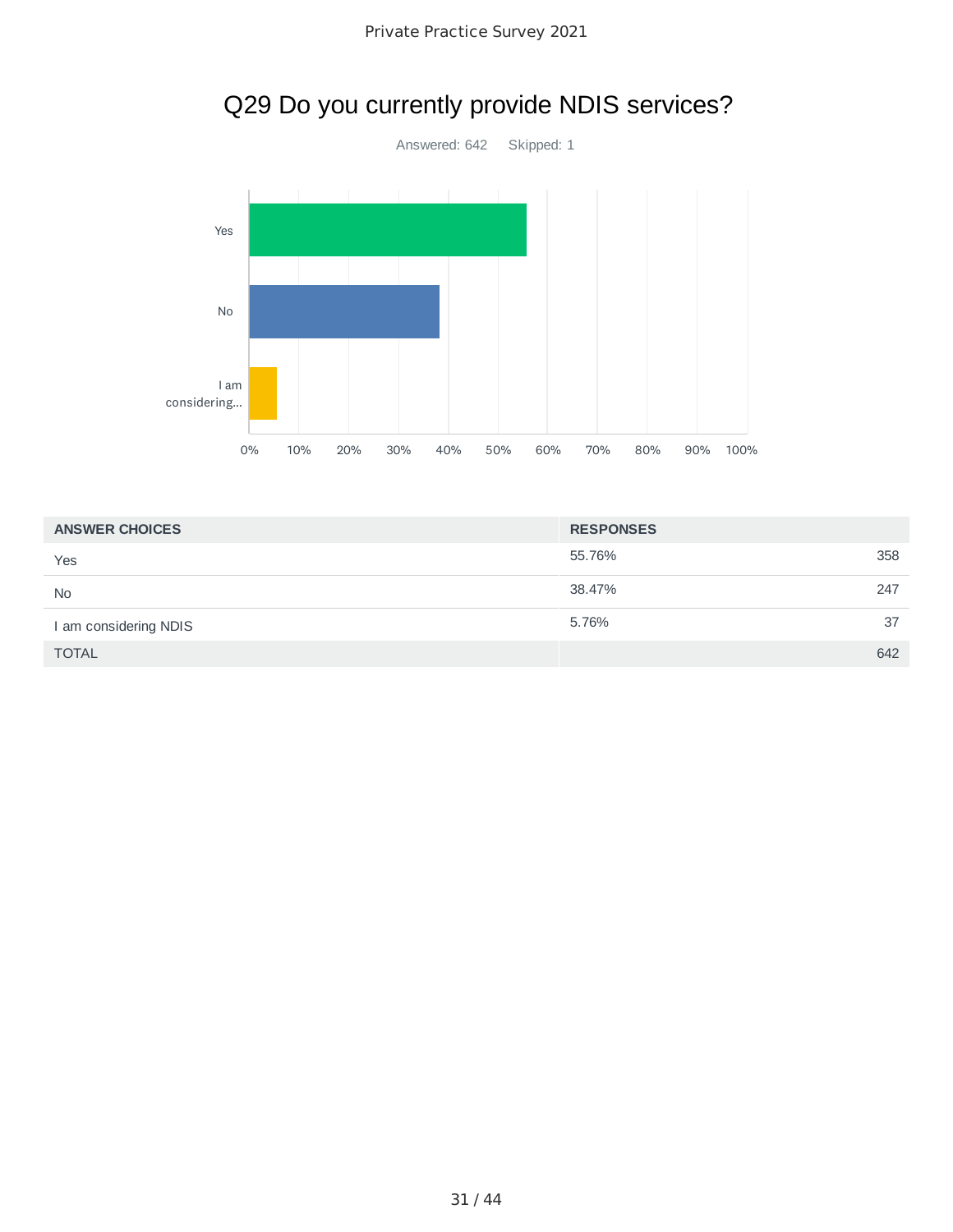#### Q30 In your opinion, what are the most important things government or funding bodies could do to support private practice psychologists or improve access for clients?

Answered: 613 Skipped: 30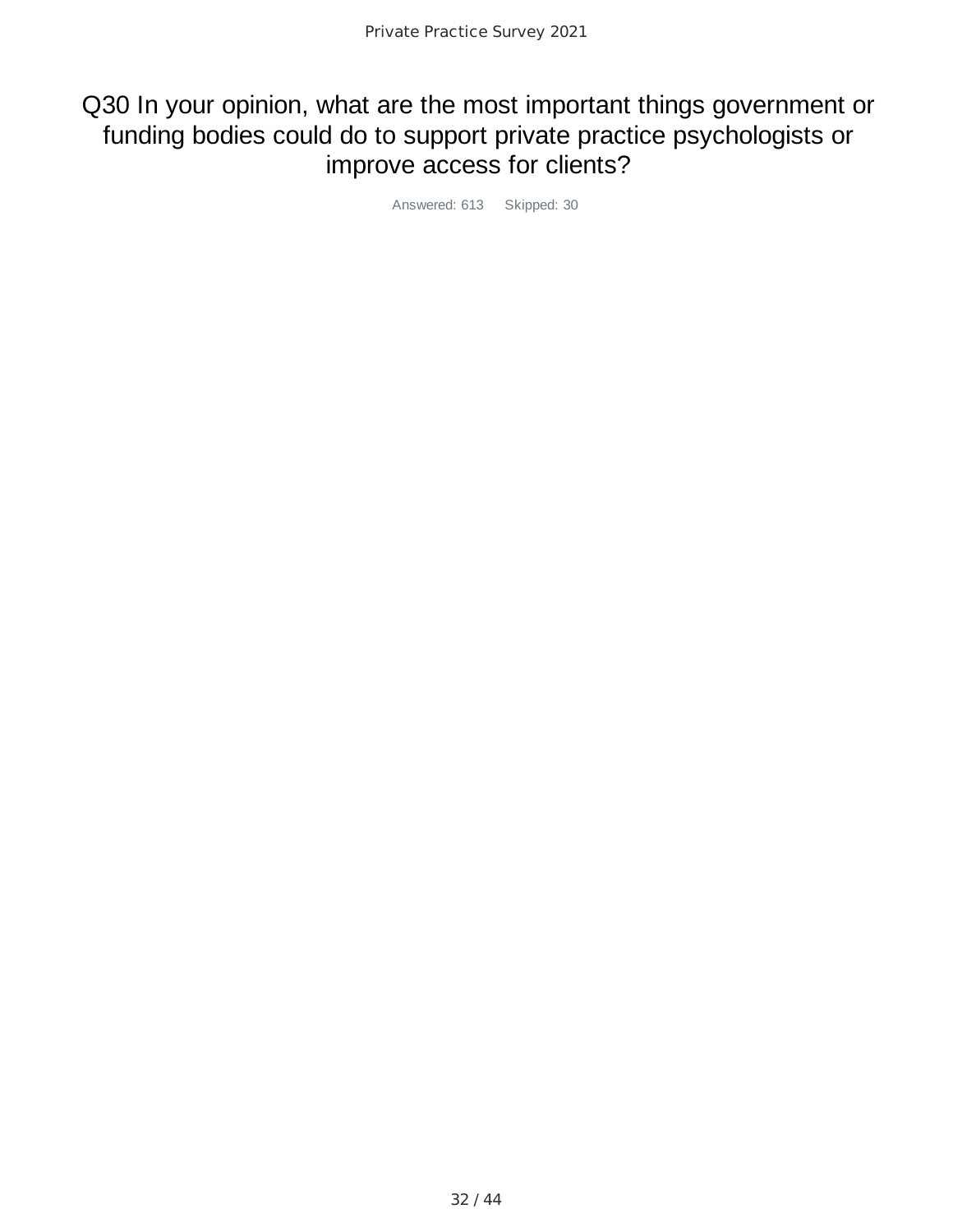#### Q31 Please indicate how satisfied or dissatisfied you are with each of the various aspects of your work as a psychologist.



#### Satisfaction Level

|                                                                              | <b>VERY</b><br><b>DISSATISFIED</b> | <b>FAIRLY</b><br><b>DISSATISFIED</b> | <b>SATISFIED</b> | <b>FAIRLY</b><br><b>SATISFIED</b> | <b>NOT</b><br><b>SURE</b> | <b>NOT</b><br><b>APPLICABLE</b> | <b>TOTAL</b> |
|------------------------------------------------------------------------------|------------------------------------|--------------------------------------|------------------|-----------------------------------|---------------------------|---------------------------------|--------------|
| Freedom to choose your own<br>method of working                              | 4.99%<br>32                        | 9.98%<br>64                          | 49.14%<br>315    | 34.01%<br>218                     | 1.56%<br>10               | 0.31%<br>2                      | 641          |
| Amount of variety in your<br>work                                            | 2.50%<br>16                        | 5.15%<br>33                          | 58.97%<br>378    | 32.76%<br>210                     | 0.47%<br>3                | 0.16%<br>1                      | 641          |
| Recognition you get for good<br>work                                         | 9.75%<br>62                        | 16.51%<br>105                        | 42.61%<br>271    | 19.81%<br>126                     | 7.08%<br>45               | 4.25%<br>27                     | 636          |
| Your hours of work                                                           | 6.41%<br>41                        | 21.88%<br>140                        | 47.50%<br>304    | 20.63%<br>132                     | 2.97%<br>19               | 0.63%<br>4                      | 640          |
| Your remuneration                                                            | 17.55%<br>112                      | 33.54%<br>214                        | 27.90%<br>178    | 17.87%<br>114                     | 2.51%<br>16               | 0.63%<br>4                      | 638          |
| Amount of responsibility you<br>are given                                    | 7.19%<br>46                        | 15.31%<br>98                         | 56.09%<br>359    | 14.53%<br>93                      | 3.13%<br>20               | 3.75%<br>24                     | 640          |
| Taking everything into<br>consideration, how do you<br>feel about your work? | 3.28%<br>21                        | 12.03%<br>77                         | 52.66%<br>337    | 28.28%<br>181                     | 3.59%<br>23               | 0.16%<br>1                      | 640          |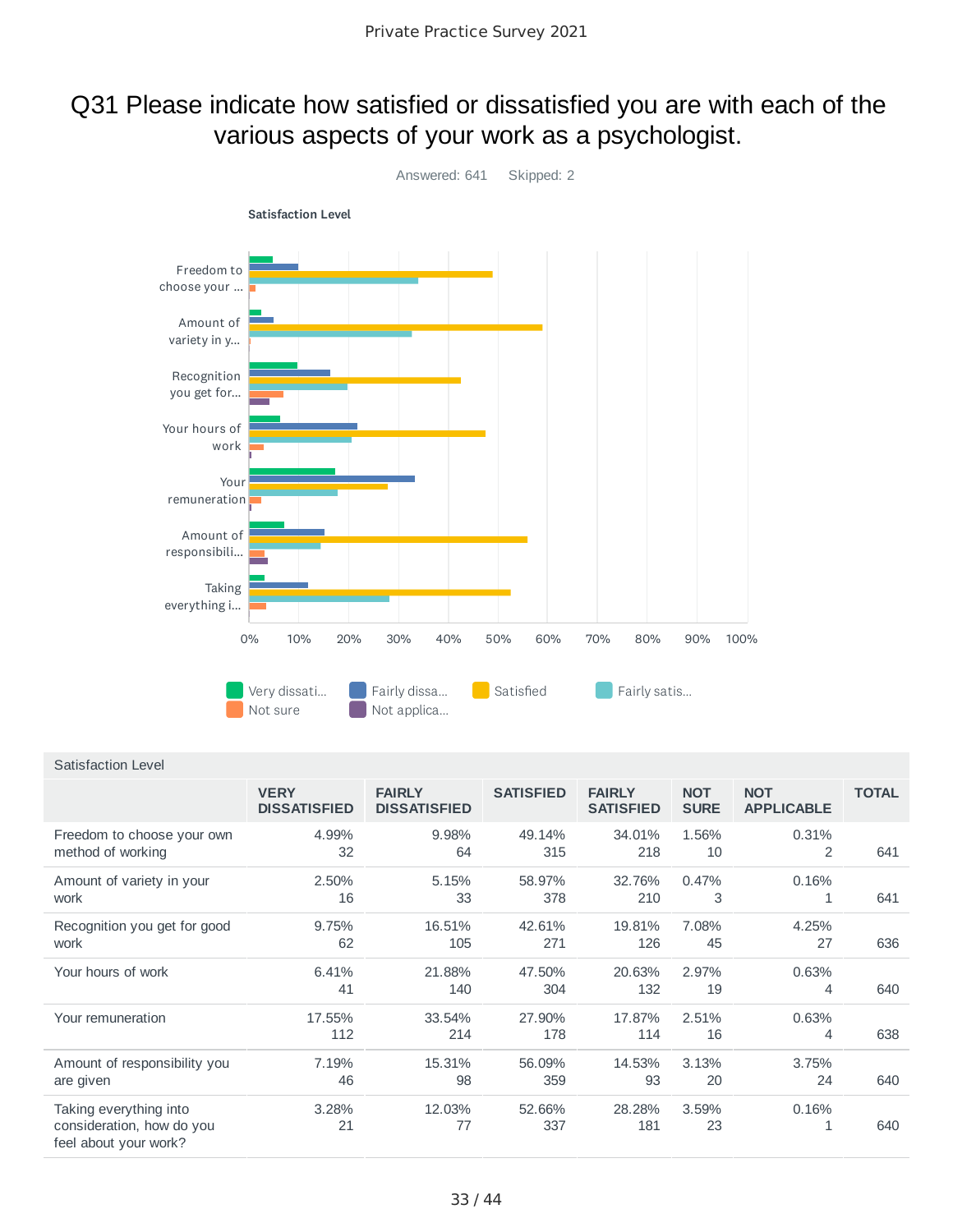#### Q32 Please indicate the degree to which you agree or disagree with the following statements:

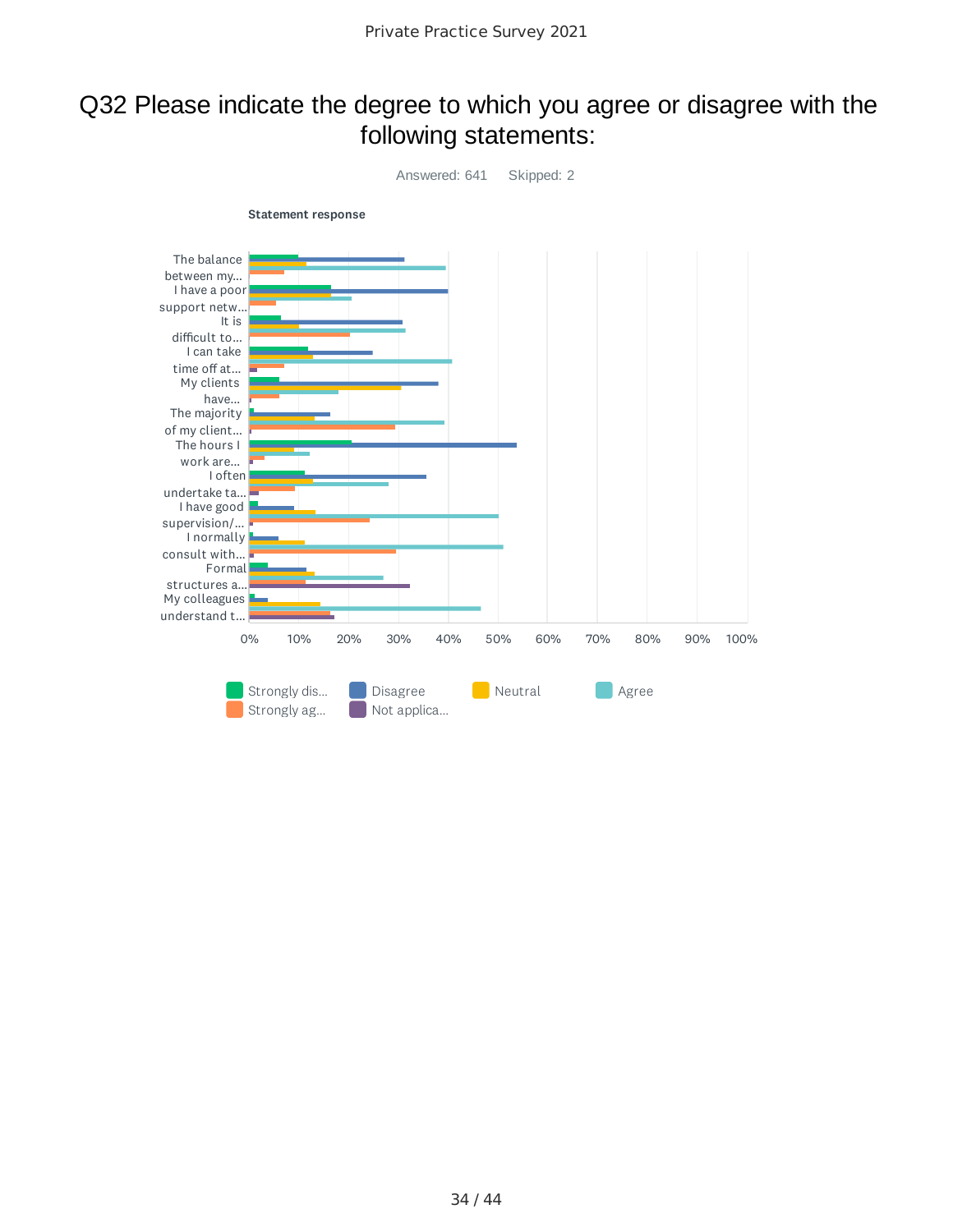| Statement response                                                                                                         |                                    |                 |                |               |                                 |                                 |              |
|----------------------------------------------------------------------------------------------------------------------------|------------------------------------|-----------------|----------------|---------------|---------------------------------|---------------------------------|--------------|
|                                                                                                                            | <b>STRONGLY</b><br><b>DISAGREE</b> | <b>DISAGREE</b> | <b>NEUTRAL</b> | <b>AGREE</b>  | <b>STRONGLY</b><br><b>AGREE</b> | <b>NOT</b><br><b>APPLICABLE</b> | <b>TOTAL</b> |
| The balance between my personal<br>and professional commitments is<br>about right                                          | 9.98%<br>64                        | 31.36%<br>201   | 11.70%<br>75   | 39.63%<br>254 | 7.18%<br>46                     | 0.16%<br>$\mathbf{1}$           | 641          |
| I have a poor support network of<br>other psychologists                                                                    | 16.72%<br>107                      | 40.00%<br>256   | 16.56%<br>106  | 20.78%<br>133 | 5.63%<br>36                     | 0.31%<br>2                      | 640          |
| It is difficult to take time off when I<br>want to                                                                         | 6.56%<br>42                        | 30.94%<br>198   | 10.16%<br>65   | 31.56%<br>202 | 20.47%<br>131                   | 0.31%<br>2                      | 640          |
| I can take time off at short notice,<br>for example if one of my children is<br>ill or for a home maintenance<br>emergency | 12.03%<br>77                       | 25.00%<br>160   | 12.97%<br>83   | 40.94%<br>262 | 7.34%<br>47                     | 1.72%<br>11                     | 640          |
| My clients have unrealistic<br>expectations about how I can help<br>them                                                   | 6.25%<br>40                        | 38.13%<br>244   | 30.63%<br>196  | 18.13%<br>116 | 6.25%<br>40                     | 0.63%<br>4                      | 640          |
| The majority of my clients have<br>complex health and social<br>problems                                                   | 1.09%<br>7                         | 16.41%<br>105   | 13.13%<br>84   | 39.38%<br>252 | 29.38%<br>188                   | 0.63%<br>4                      | 640          |
| The hours I work are unpredictable                                                                                         | 20.75%<br>132                      | 53.93%<br>343   | 9.12%<br>58    | 12.26%<br>78  | 3.14%<br>20                     | 0.79%<br>5                      | 636          |
| I often undertake tasks that<br>somebody less qualified could do                                                           | 11.34%<br>72                       | 35.91%<br>228   | 13.07%<br>83   | 28.19%<br>179 | 9.45%<br>60                     | 2.05%<br>13                     | 635          |
| I have good supervision/mentoring<br>support                                                                               | 1.89%<br>12                        | 9.12%<br>58     | 13.52%<br>86   | 50.31%<br>320 | 24.37%<br>155                   | 0.79%<br>5                      | 636          |
| I normally consult with my<br>supervisor or peers about the<br>management of complex clients                               | 0.94%<br>6                         | 5.95%<br>38     | 11.27%<br>72   | 51.17%<br>327 | 29.58%<br>189                   | 1.10%<br>7                      | 639          |
| Formal structures are in place to<br>encourage communication amongst<br>practice staff (e.g. regular<br>meetings)          | 3.91%<br>25                        | 11.72%<br>75    | 13.28%<br>85   | 27.03%<br>173 | 11.56%<br>74                    | 32.50%<br>208                   | 640          |
| My colleagues understand the need<br>for work–life balance                                                                 | 1.25%<br>8                         | 3.91%<br>25     | 14.40%<br>92   | 46.64%<br>298 | 16.43%<br>105                   | 17.37%<br>111                   | 639          |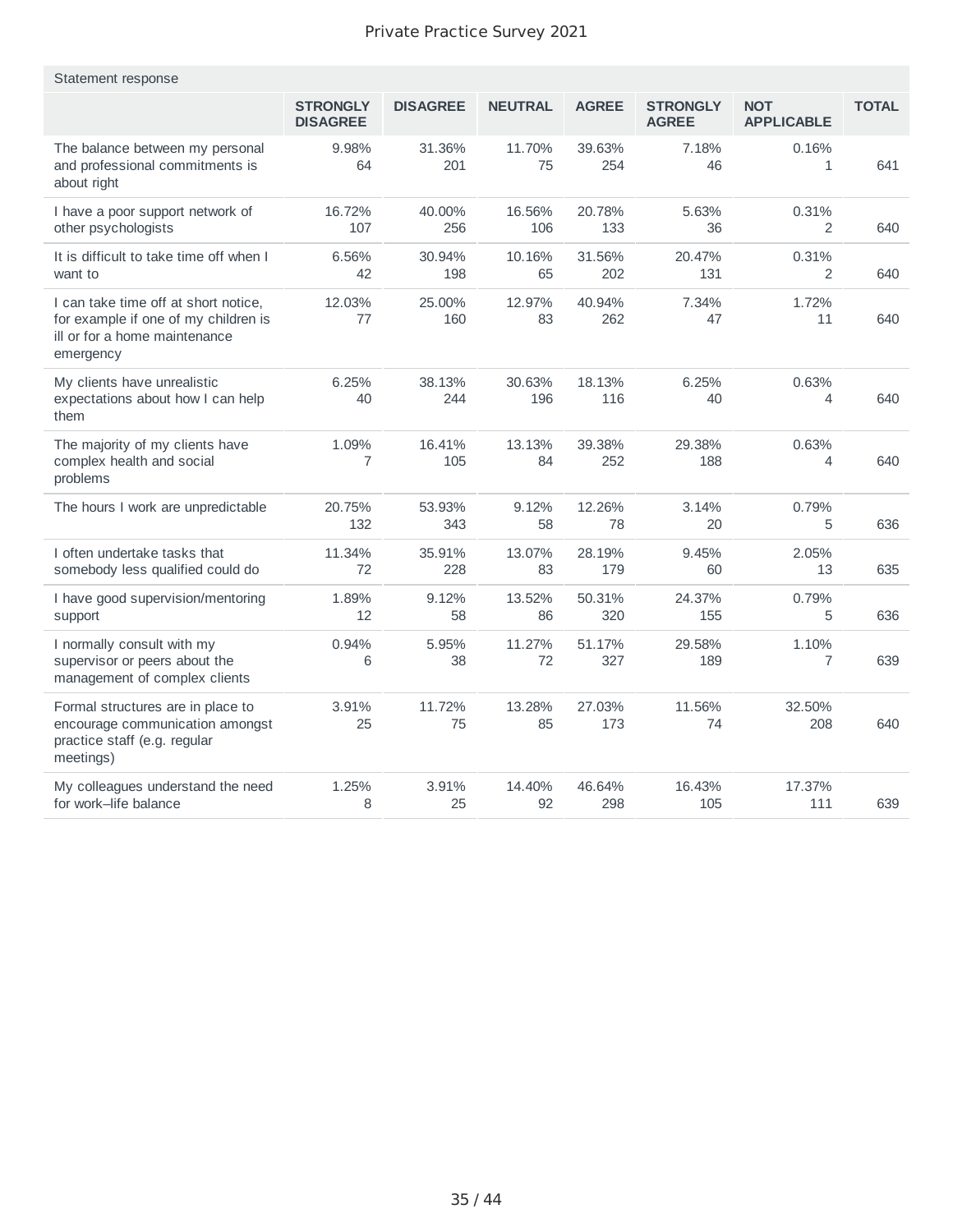#### Q33 How long do you see yourself working directly with clients as a psychologist?



| <b>ANSWER CHOICES</b> | <b>RESPONSES</b> |     |
|-----------------------|------------------|-----|
| less than 12 months   | 5.46%            | 35  |
| 1-2 years             | 7.96%            | 51  |
| 2-4 years             | 11.54%           | 74  |
| 5-10 years            | 28.86%           | 185 |
| $10+$ years           | 46.18%           | 296 |
| <b>TOTAL</b>          |                  | 641 |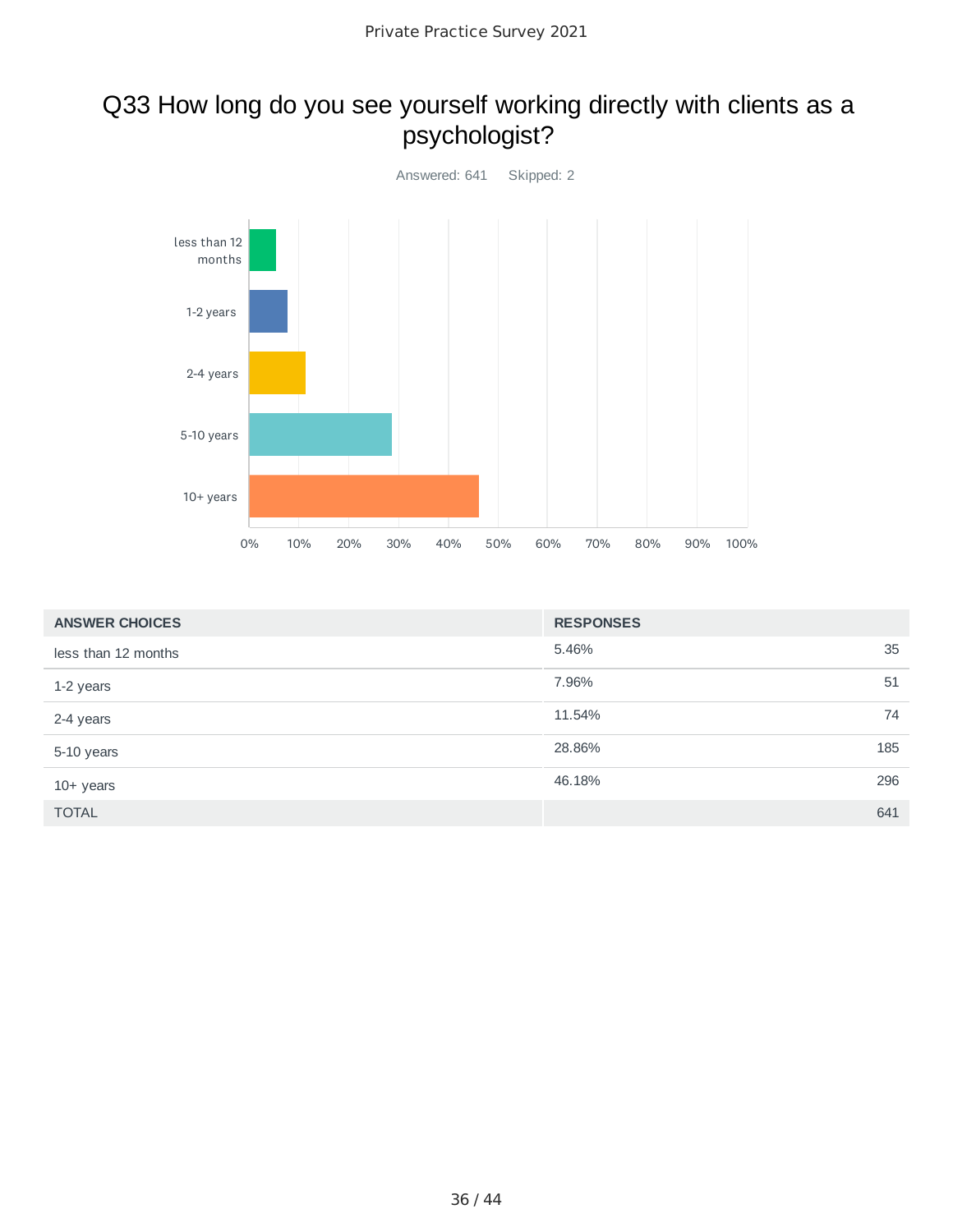

### Q34 Turning to time spent away from work: (If none, write 0)

| <b>ANSWER CHOICES</b>                                                                                                     | <b>AVERAGE</b><br><b>NUMBER</b> | <b>TOTAL</b><br><b>NUMBER</b> | <b>RESPONSES</b> |
|---------------------------------------------------------------------------------------------------------------------------|---------------------------------|-------------------------------|------------------|
| How many WEEKS holiday did you take in the past year?                                                                     | 3                               | 2.006                         | 638              |
| How many WEEKS of parental or maternity leave did you take in the past year?                                              | 0                               | 193                           | 632              |
| Approximately how many DAYS off work due to illness did you have in the past<br>year?                                     | 4                               | 2.330                         | 638              |
| Approximately how many DAYS off work did you have for other reasons (such as<br>carer responsibilities) in the past year? |                                 | 1.417                         | 635              |
| Total Respondents: 639                                                                                                    |                                 |                               |                  |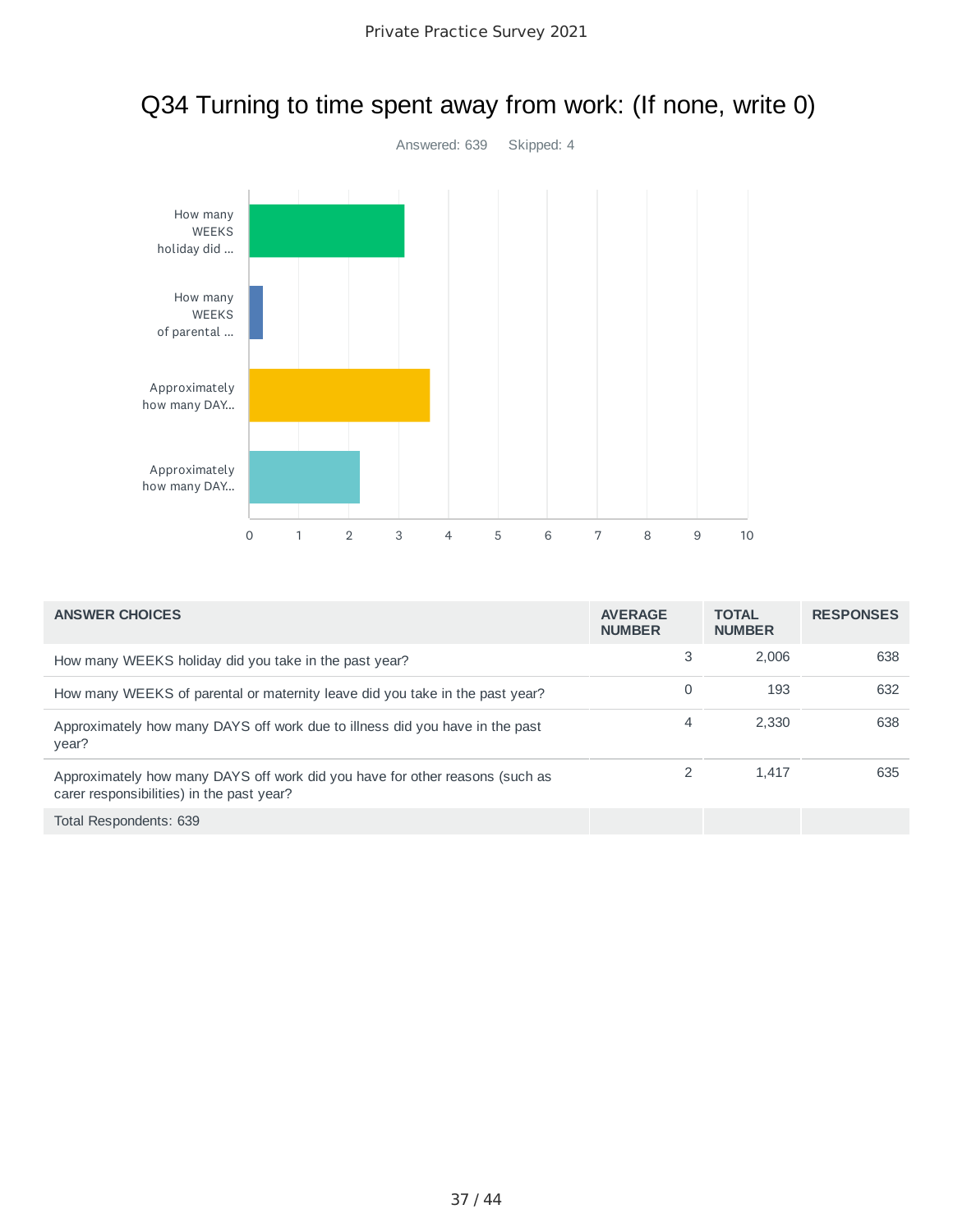

## Q35 In general, would you say your health is:

| <b>ANSWER CHOICES</b> | <b>RESPONSES</b> |     |
|-----------------------|------------------|-----|
| Excellent             | 16.61%           | 105 |
| Very good             | 33.70%           | 213 |
| Good                  | 28.96%           | 183 |
| Fair                  | 15.82%           | 100 |
| Poor                  | 4.91%            | 31  |
| <b>TOTAL</b>          |                  | 632 |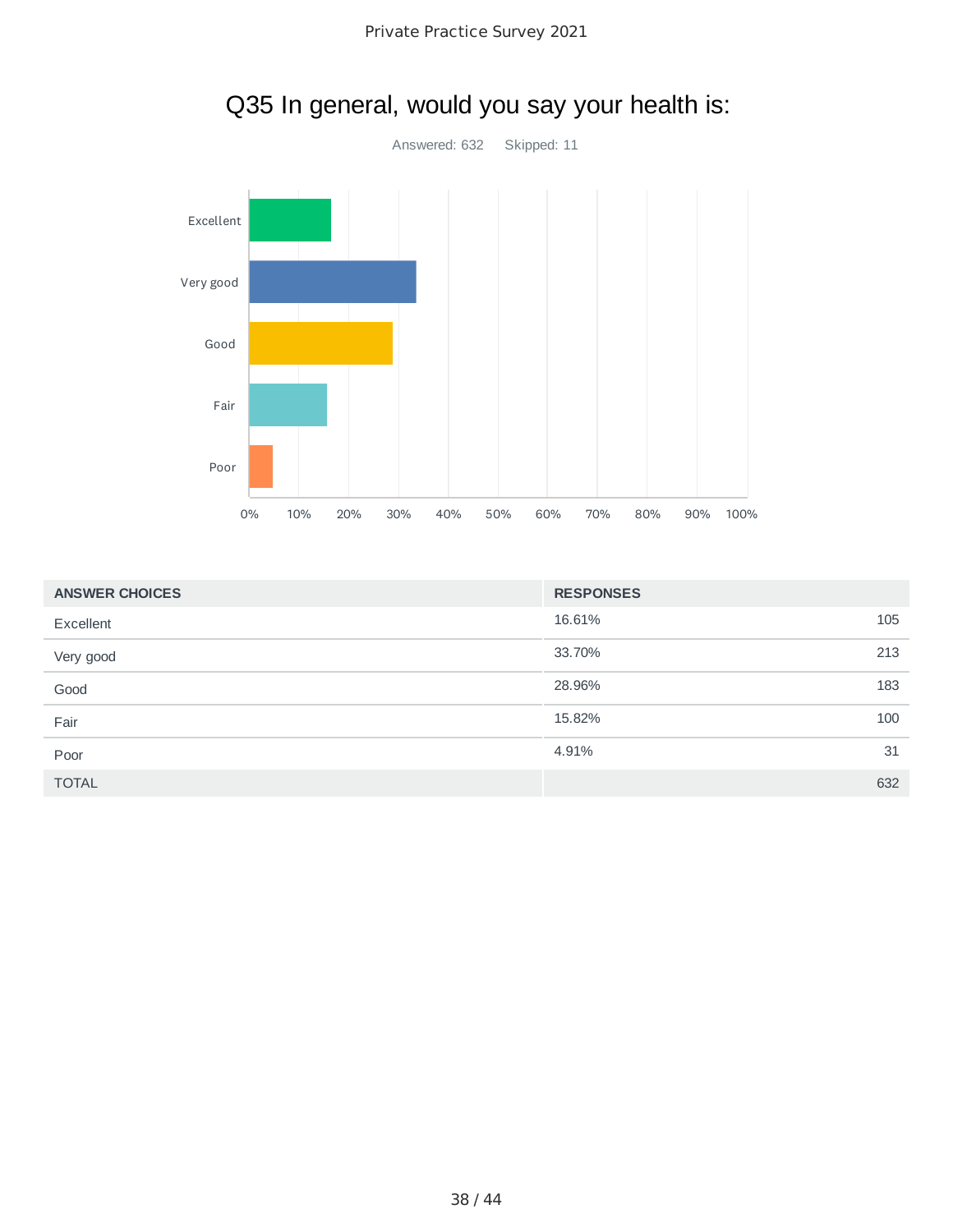

### Q36 How is your mental health compared to the same time last year?

| <b>ANSWER CHOICES</b>  | <b>RESPONSES</b> |     |
|------------------------|------------------|-----|
| Significantly worse    | 5.77%            | 37  |
| A little bit worse     | 37.13%           | 238 |
| About the same         | 39.78%           | 255 |
| A little better        | 10.14%           | 65  |
| Much better            | 5.46%            | 35  |
| Other (please specify) | 1.72%            | 11  |
| <b>TOTAL</b>           |                  | 641 |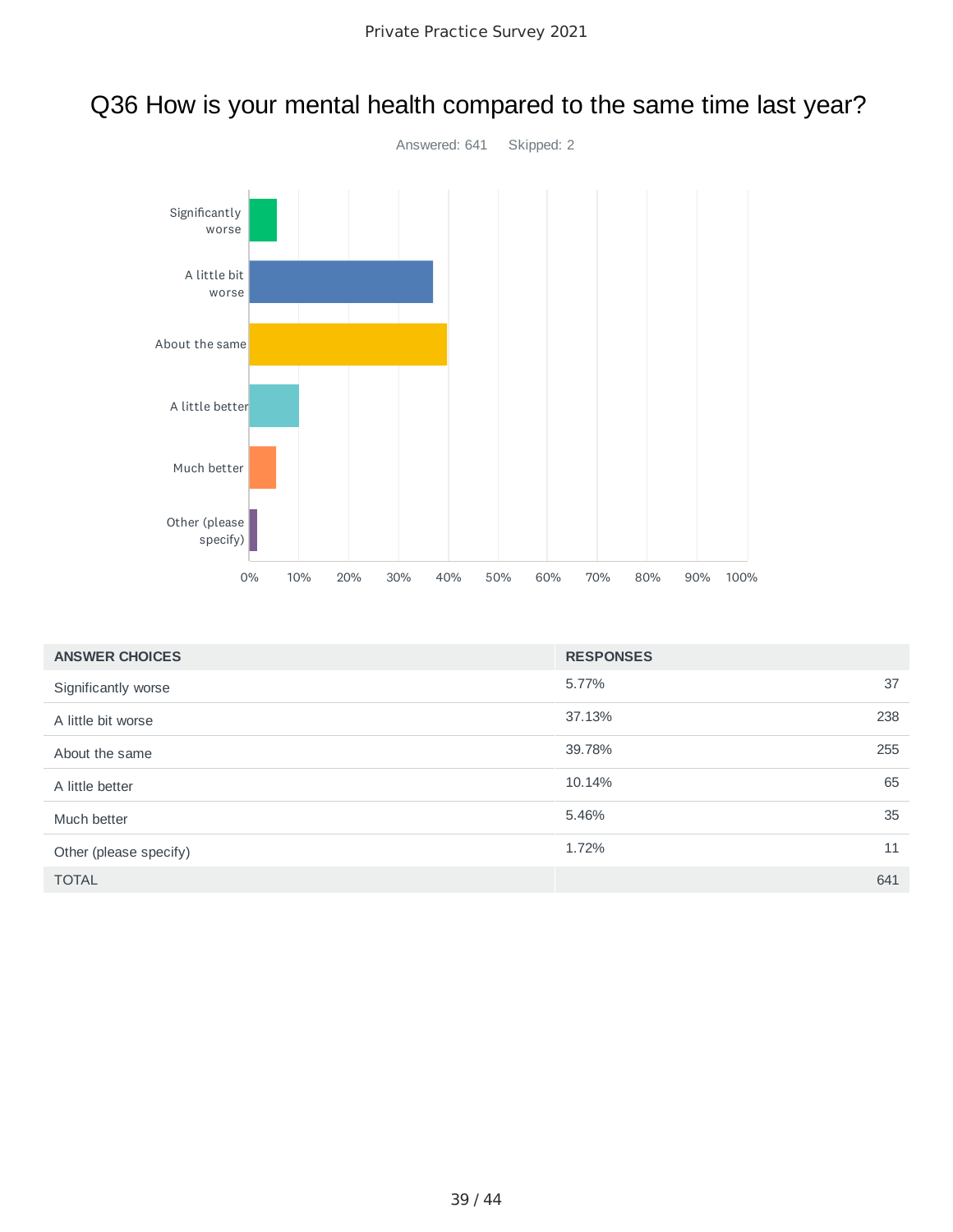Q37 This and the following two questions relate to how you have been feeling during the PAST 30 DAYS. For each question below please select the option which best describes how often you experienced this feeling



| Response |
|----------|
|          |

|                                                 | <b>ALL OF THE</b><br><b>TIME</b> | <b>MOST OF</b><br><b>THE TIME</b> | <b>SOME OF</b><br><b>THE TIME</b> | A LITTLE OF<br><b>THE TIME</b> | <b>NONE OF</b><br><b>THE TIME</b> | <b>TOTAL</b> |
|-------------------------------------------------|----------------------------------|-----------------------------------|-----------------------------------|--------------------------------|-----------------------------------|--------------|
| <b>Nervous</b>                                  | 0.78%<br>5                       | 6.85%<br>44                       | 25.23%<br>162                     | 35.67%<br>229                  | 31.46%<br>202                     | 642          |
| <b>Hopeless</b>                                 | 0.63%<br>4                       | 2.97%<br>19                       | 10.16%<br>65                      | 23.44%<br>150                  | 62.81%<br>402                     | 640          |
| Restless or fidgety                             | 0.94%<br>6                       | 5.63%<br>36                       | 19.87%<br>127                     | 30.36%<br>194                  | 43.19%<br>276                     | 639          |
| So depressed that nothing<br>could cheer you up | 0.47%<br>3                       | 0.47%<br>3                        | 4.53%<br>29                       | 12.19%<br>78                   | 82.34%<br>527                     | 640          |
| That everything was an effort                   | 2.65%<br>17                      | 8.89%<br>57                       | 22.31%<br>143                     | 38.53%<br>247                  | 27.61%<br>177                     | 641          |
| Worthless                                       | 0.47%<br>3                       | 1.10%<br>7                        | 3.76%<br>24                       | 10.64%<br>68                   | 84.04%<br>537                     | 639          |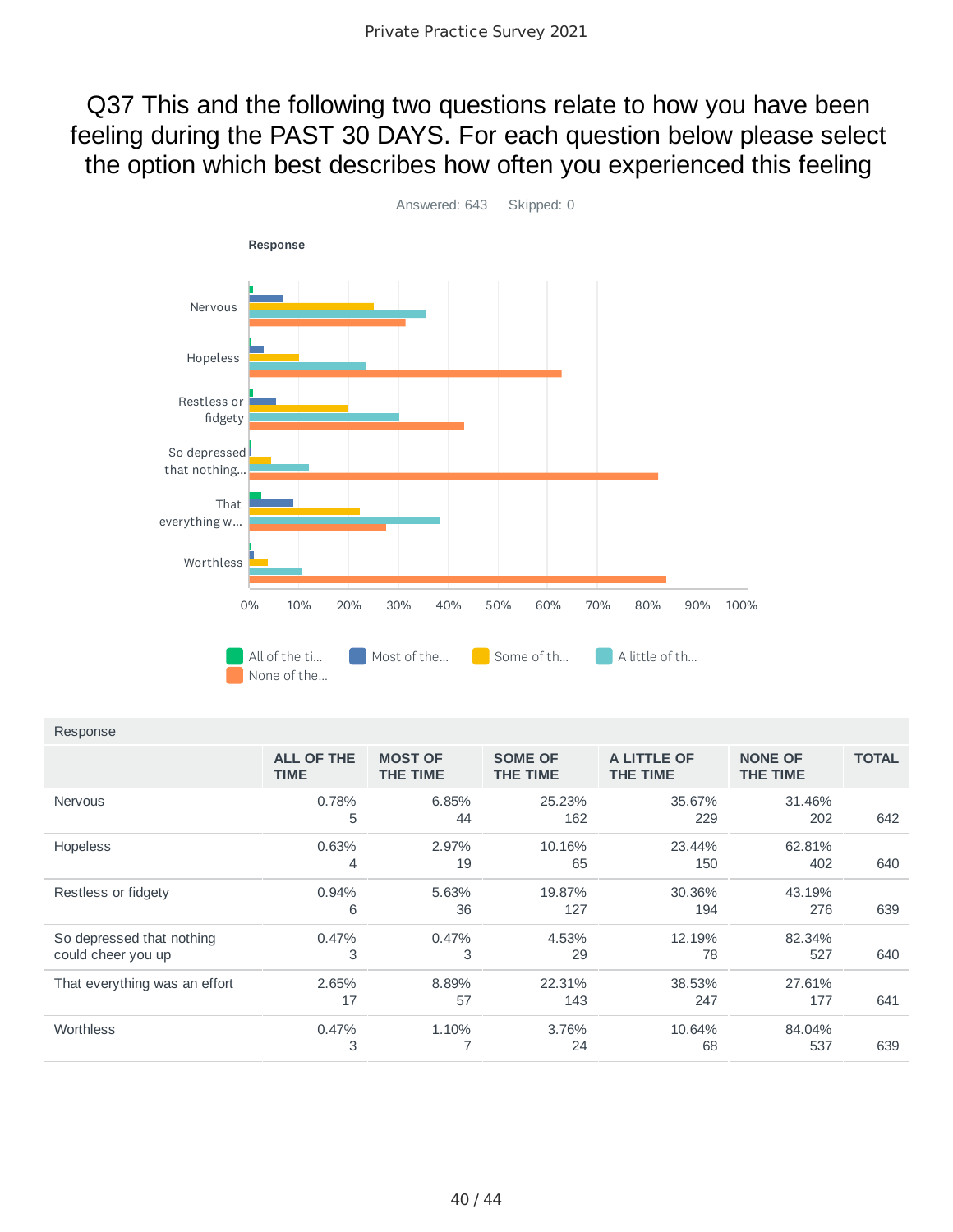#### Q38 Considering your responses in the previous question all together, during the past 30 days did you have these feelings more often than usual, about the same as usual, or less often than usual?



| <b>ANSWER CHOICES</b>          | <b>RESPONSES</b> |
|--------------------------------|------------------|
| A lot more often than usual    | 64<br>9.95%      |
| Somewhat more often than usual | 90<br>14.00%     |
| A little more often than usual | 175<br>27.22%    |
| About the same as usual        | 244<br>37.95%    |
| A little less often than usual | 10<br>1.56%      |
| Somewhat less often than usual | 9<br>1.40%       |
| A lot less often than usual    | 6<br>0.93%       |
| Never                          | 45<br>7.00%      |
| <b>TOTAL</b>                   | 643              |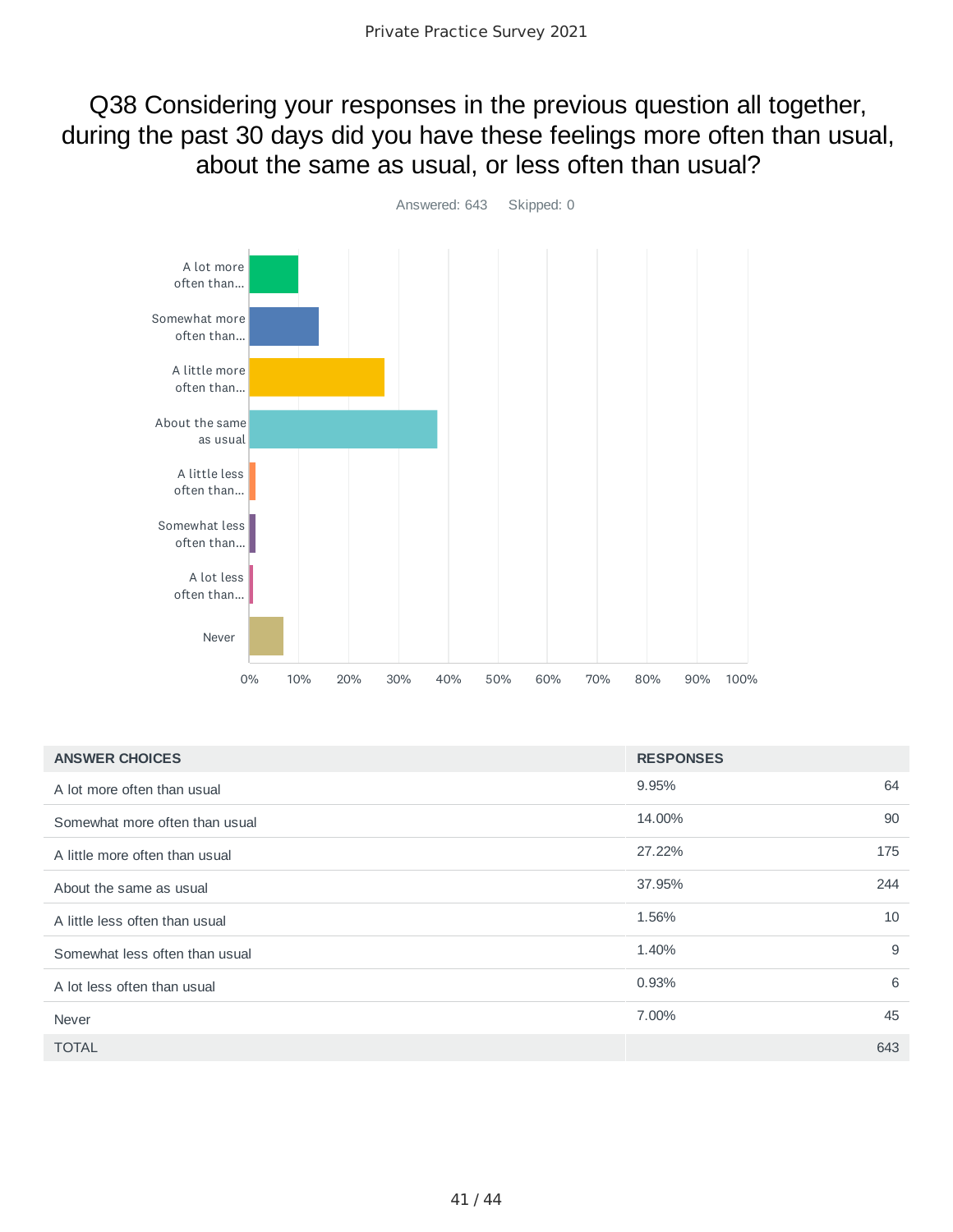#### Q39 During the past 30 days, did you seek help to deal with your thoughts and feelings?



| <b>ANSWER CHOICES</b> | <b>RESPONSES</b> |
|-----------------------|------------------|
| Yes                   | 40.12%<br>258    |
| <b>No</b>             | 48.68%<br>313    |
| N/A                   | 11.20%<br>72     |
| <b>TOTAL</b>          | 643              |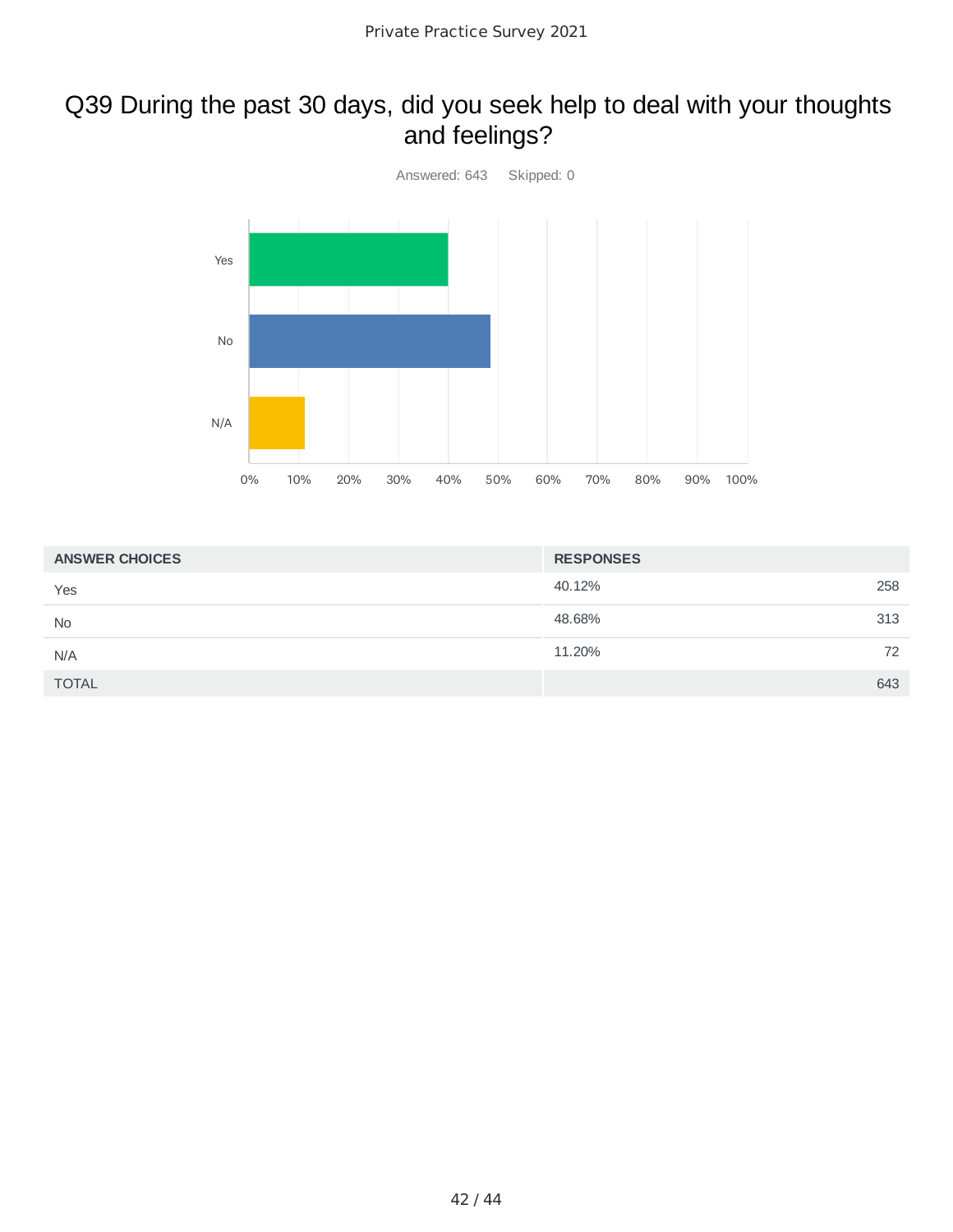### Q40 All things considered, how satisfied are you with your life in general?



| <b>ANSWER CHOICES</b> | <b>RESPONSES</b> |     |
|-----------------------|------------------|-----|
| Very satisfied        | 24.77%           | 159 |
| Satisfied             | 54.36%           | 349 |
| Neutral               | 11.99%           | 77  |
| <b>Dissatisfied</b>   | 7.32%            | 47  |
| Very dissatisfied     | 1.56%            | 10  |
| <b>TOTAL</b>          |                  | 642 |